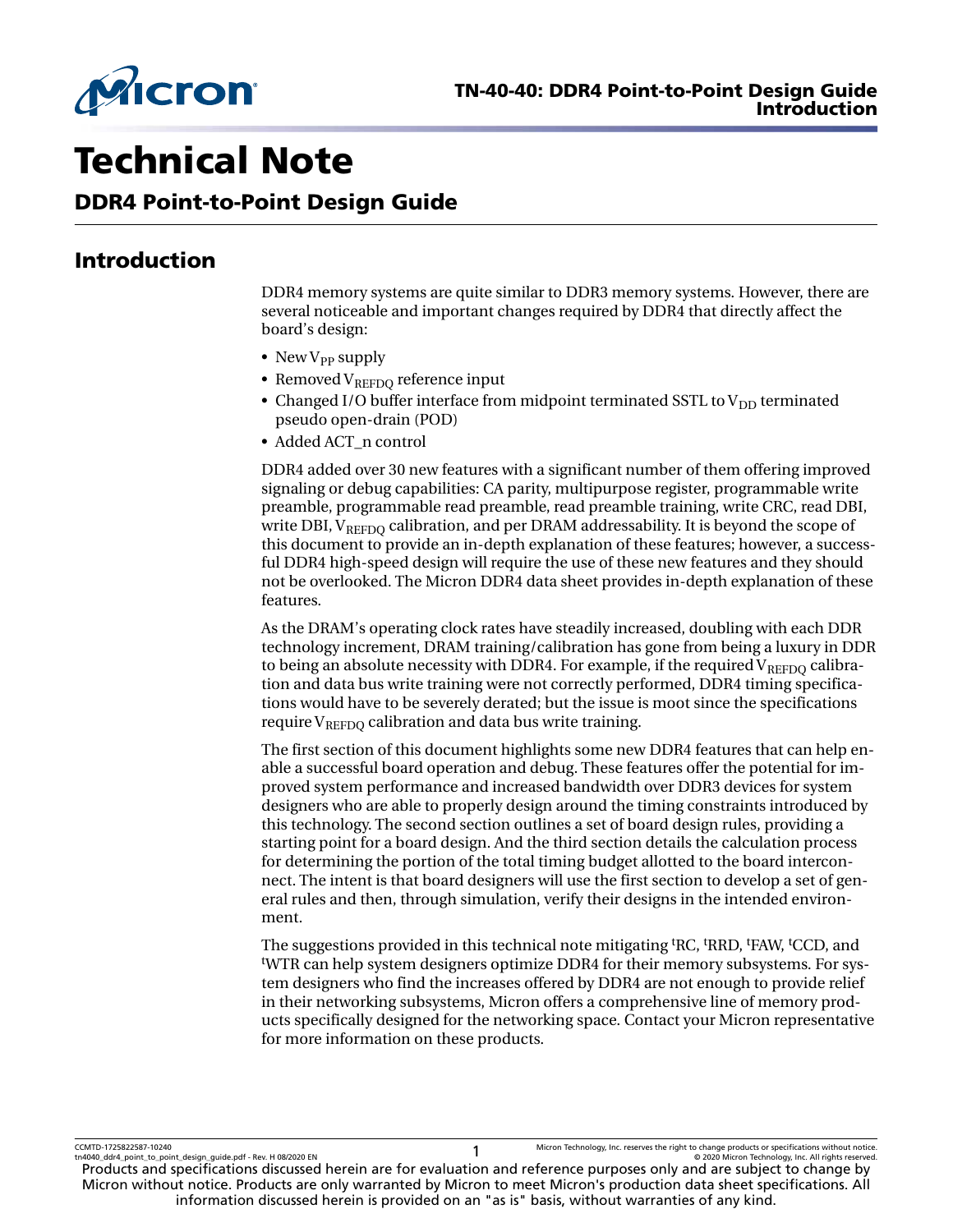

# DDR4 Overview

DDR4 SDRAM is a high-speed dynamic random-access memory internally configured as an 8-bank DRAM for the x16 configuration and as a 16-bank DRAM for the x4 and x8 configurations. The device uses an 8*n*-prefetch architecture to achieve high-speed operation. The 8*n-*prefetch architecture is combined with an interface designed to transfer two data words per clock cycle at the I/O pins.

A single READ or WRITE operation consists of a single 8*n*-bit wide, four-clock data transfer at the internal DRAM core and two corresponding *n*-bit wide, one-half-clockcycle data transfers at the I/O pins.

This section describes the key features of DDR4, beginning with Table 1, which compares the clock and data rates, density, burst length, and number of banks for the five standard DRAM products offered by Micron.The maximum clock rate and minimum data rate are the operating conditions with DLL enabled or normal operation.

#### Table 1: Micron's DRAM Products

| Clock Rate ( <sup>t</sup> CK) |            |            | <b>Data Rate</b> |            |                | <b>Prefetch</b>   |                           |
|-------------------------------|------------|------------|------------------|------------|----------------|-------------------|---------------------------|
| Product                       | <b>Max</b> | <b>Min</b> | <b>Min</b>       | <b>Max</b> | <b>Density</b> | (Burst<br>Length) | <b>Number</b><br>of Banks |
| <b>SDRAM</b>                  | 10ns       | 5ns        | 100 Mb/s         | 200 Mb/s   | 64-512Mb       | 1n                | 4                         |
| <b>DDR</b>                    | 10ns       | 5ns        | 200 Mb/s         | 400 Mb/s   | 256Mb-1Gb      | 2n                | 4                         |
| DDR <sub>2</sub>              | 5ns        | 2.5ns      | 400 Mb/s         | 800 Mb/s   | 512Mb-2Gb      | 4n                | 4, 8                      |
| DDR <sub>3</sub>              | 2.5ns      | 1.25ns     | 800 Mb/s         | 1600 Mb/s  | $1 - 8$ Gb     | 8n                | 8                         |
| DDR4                          | l.25ns     | 0.625ns    | 1600 Mb/s        | 3200 Mb/s  | $4-16$ Gb      | 8n                | 8, 16                     |

# **Density**

The IEDEC<sup>®</sup> standard for DDR4 SDRAM defines densities ranging from 2-16Gb; however, the industry started production for DDR4 at 4Gb density parts. These higher-density devices enable system designers to take advantage of more available memory with the same number of placements, which can help to increase the bandwidth or supported feature set of a system. It can also enable designers to maintain the same density with fewer placements, which helps to reduce costs.

# **Prefetch**

As shown in Table 1, prefetch (burst length) doubled from one DRAM family to the next. With DDR4, however, burst length remains the same as DDR3 (8). (Doubling the burst length to 16 would result in a x16 device transferring 32 bytes of data on each access, which is good for transferring large chunks of data but inefficient for transferring smaller chunks of data.)

Like DDR3, DDR4 offers a burst chop 4 mode (BC4), which is a psuedo-burst length of four. Write-to-read or read-to-write transitions get a small timing advantage from using BC4 compared to data masking on the last four bits of a burst length of 8  $(BL = 8)$  access; however, other access patterns do not gain any timing advantage from this mode.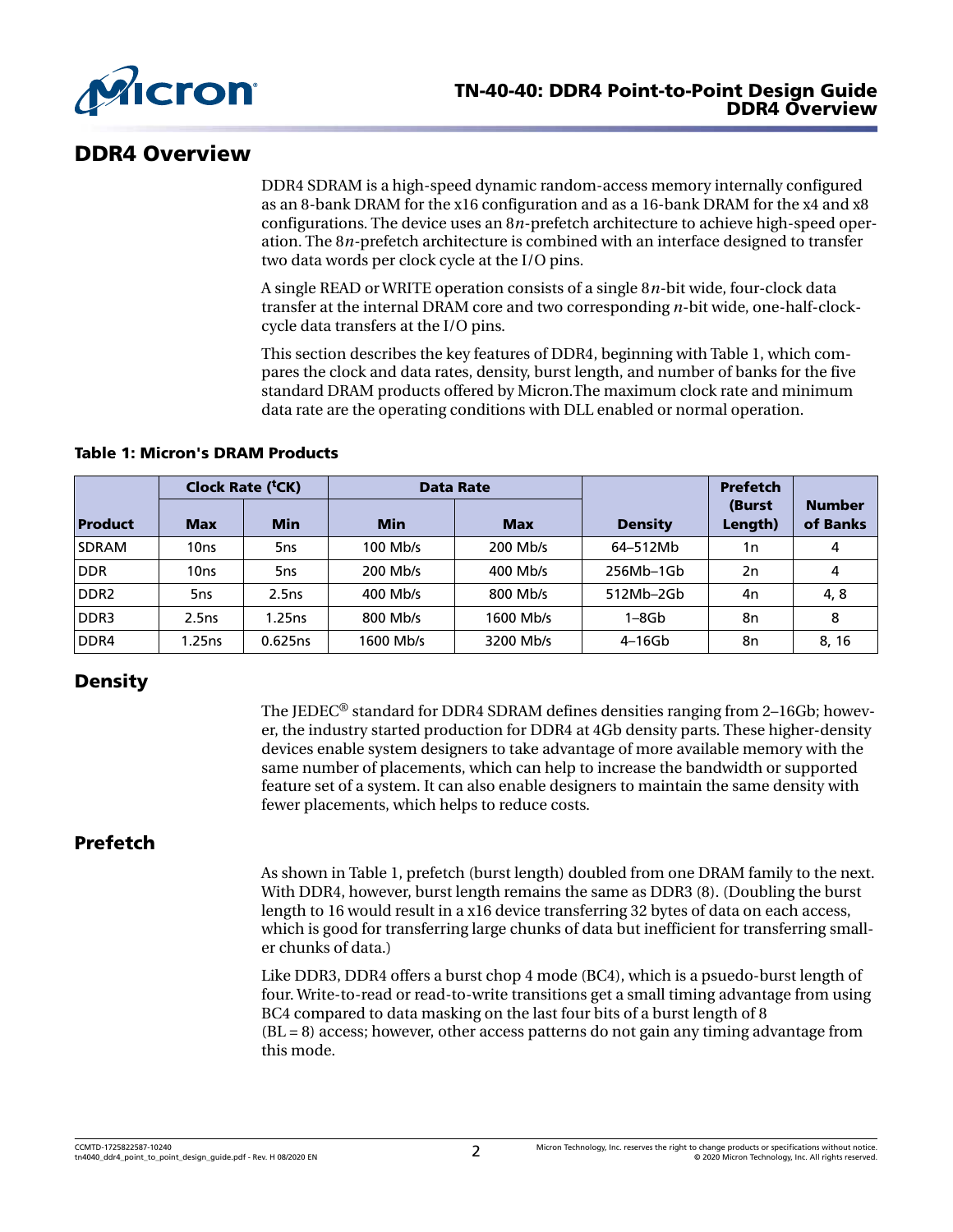

# **Frequency**

The JEDEC DDR4 standard defines clock rates up to 1600 MHz, with data rates up to 3200 Mb/s. Higher clock frequencies translate into the possibility of higher peak bandwidth. However, unless the timing constraints decrease at the same percentage as the clock rate increases, the system may not be able to take advantage of all possible bandwidths. See DRAM Timing Constraints for more information

# Error Detection and Data Bus Inversion

Devices that operate at higher clock and data rates make it possible to get more work done in a given period of time. However, higher frequencies also make it more complex to send and receive information correctly. As a result, DDR4 devices offer:

- Two built-in error detection modes: cyclic redundancy cycle (CRC) for the data bus and parity checking for the command and address bits.
- Data bus inversion (DBI) to help improve signal integrity while reducing power consumption.
- Both of these features will most likely be used for development and debug purposes.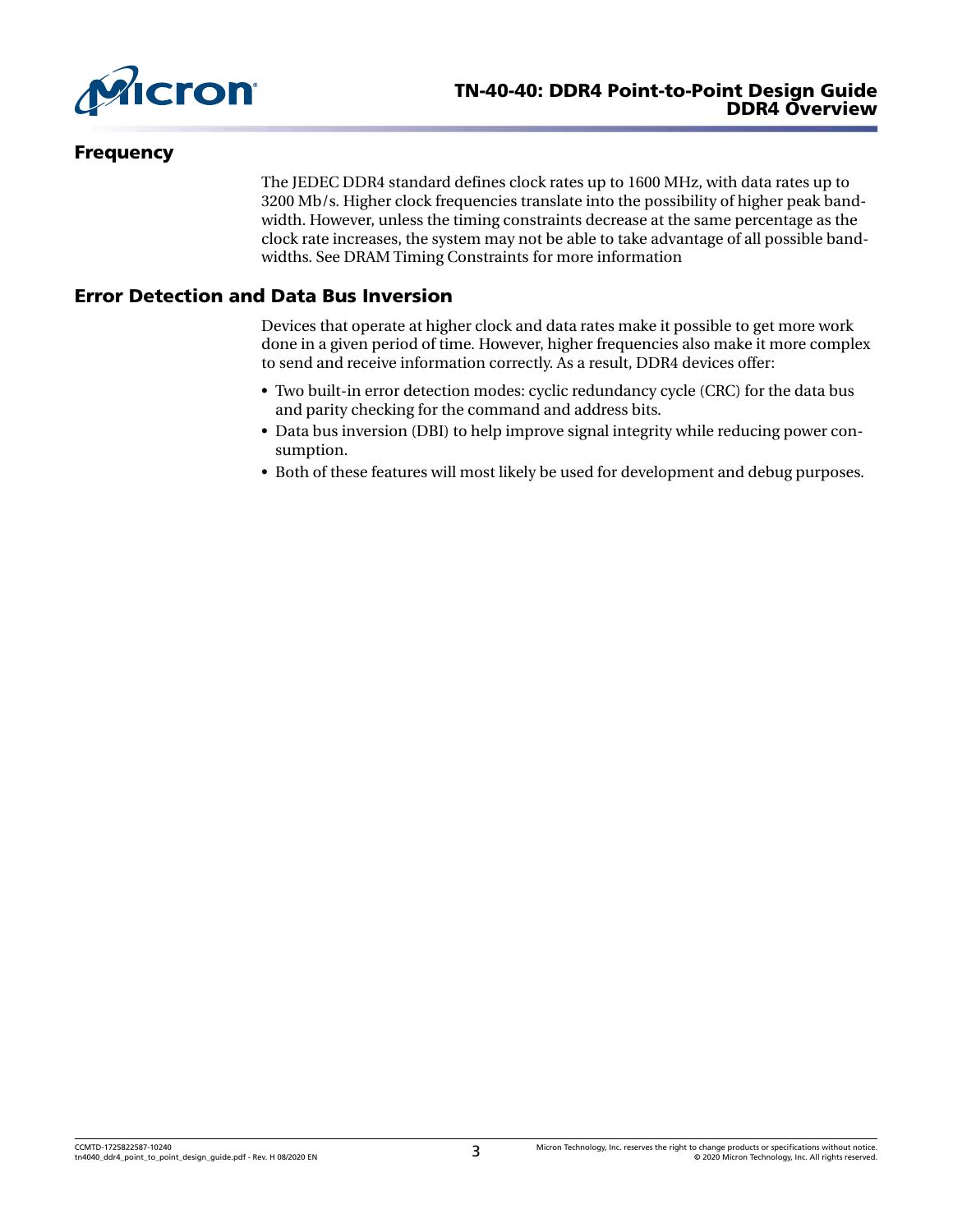

# CRC Error Detection

CRC error detection provides real-time error detection on the DDR4 data bus, improving system reliability during WRITE operations. DDR4 uses an 8-bit CRC header error control:  $X^8+X^2+X+1$  (ATM-8 HEC). High-level, CRC functions include:

- DRAM generates checksum per write burst, per DQS lane: 8 bits per write burst (CR0– CR7) and a CRC using 72 bits of data (unallocated transfer bits are 1s).
- DRAM compares against controller checksum; if two checksums do not match, DRAM flags an error, as shown in the CRC Error Detection figure
- A CRC error sets a flag using the ALERT\_n signal (short low pulse; 6–10 clocks)

#### Figure 1: CRC Error Detection



#### Table 2: CRC Error Detection Coverage

| <b>Error Type</b>                                           | <b>Detection Capability</b> |
|-------------------------------------------------------------|-----------------------------|
| Random single-bit errors                                    | 100%                        |
| Random double-bit errors                                    | 100%                        |
| Random odd count errors                                     | 100%                        |
| Random multi-bit UI error detection<br>(excluding DBI bits) | 100%                        |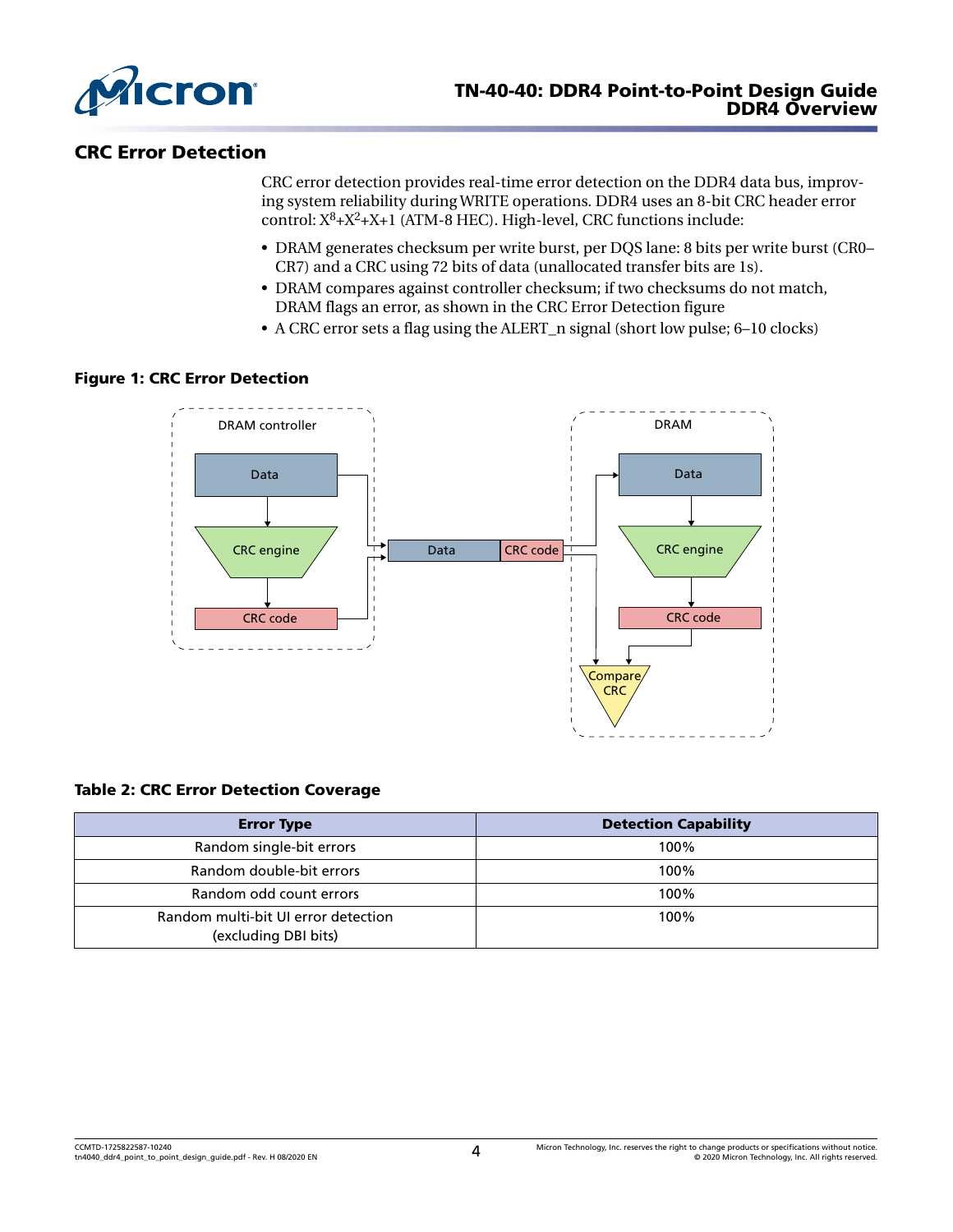

# Parity Error Detection

Command/address (CA) parity takes the CA parity signal (PAR) input carrying the parity bit for the generated address and command signals, and matches it to the internallygenerated parity from the captured address and command signals. High-level, parity error-detection functions include:

- CA parity provides parity checking of command and address buses: ACT\_n, RAS\_n, CAS n, WE n and the address bus (Control signals CKE, ODT, CS n are not checked)
- CA parity uses even parity; the parity bit is chosen so that the total number of 1s in the transmitted signal—including the parity bit—is even
- The device generates a parity bit and compares with controller-sent parity; if parity is not correct, the device flags an error as shown in the Command/Address Parity Operation
- A parity error sets a flag using the ALERT n signal (long low pulse; 48–144 clocks)

#### Figure 2: Command/Address Parity Operation



## Data Bus Inversion

New to DDR4, the data bus inversion (DBI) feature enables these advantages:

- Supported on x8 and x16 configurations (x4 is not supported)
- Configuration is set per-byte: One DBI n pin is for x8 configuration; UDBI\_n, LDBI\_n pins for x16 configuration
- Shares a common pin with data mask (DM) and TDQS functions; Write DBI cannot be enabled at the same time the DM function is enabled
- Inverts data bits
- Drives fewer bits LOW (maximum of half of the bits are driven LOW, including the DBI\_n pin)
- Consumes less power (power only consumed by bits that are driven LOW)
- Enables fewer bits switching, which results in less noise and a better data eye
- Applies to both READ and WRITE operations, which can be enabled separately (controlled by MR5)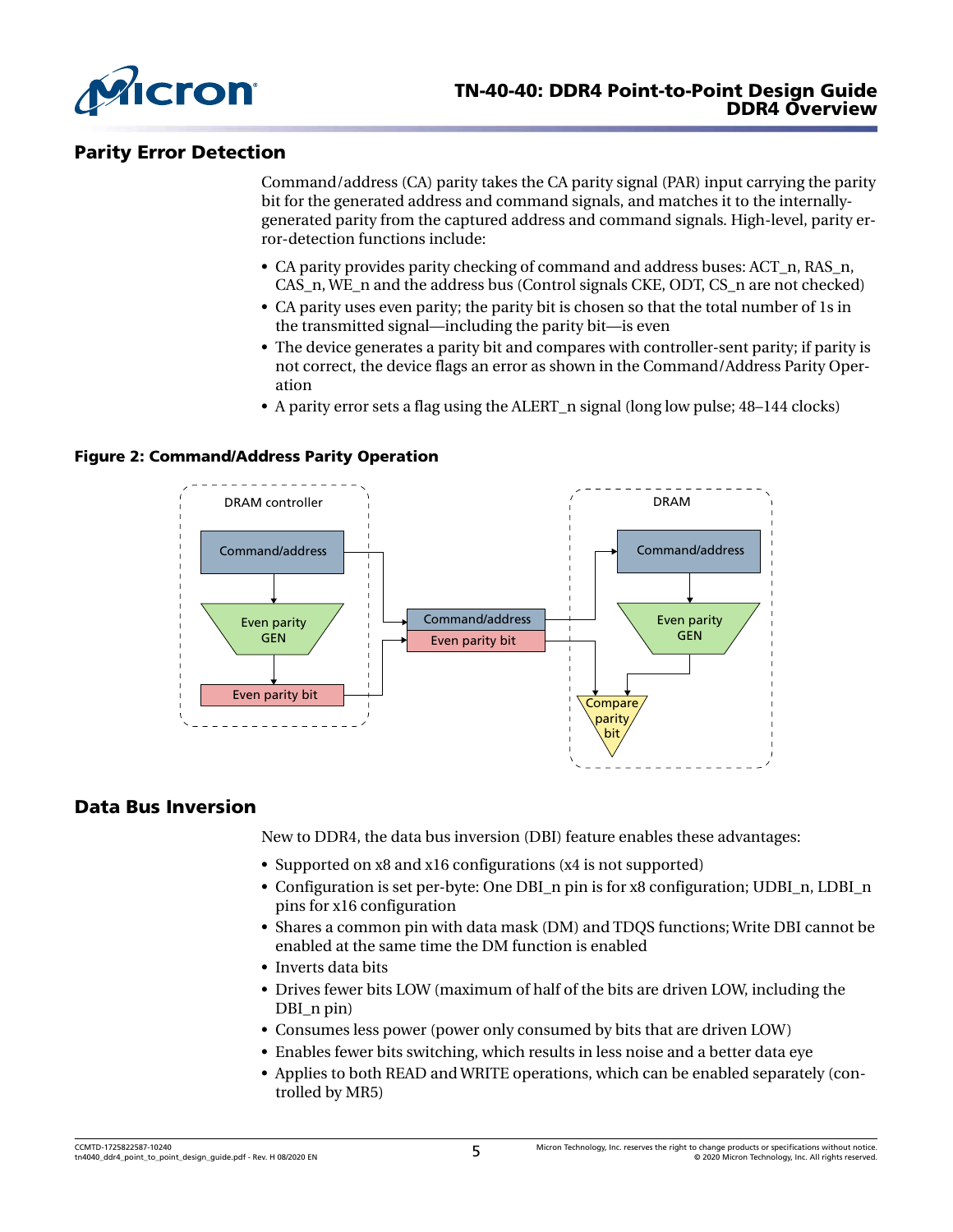

#### Table 3: DBI Example

| Read                                                                                                  | Write                                                                                    |
|-------------------------------------------------------------------------------------------------------|------------------------------------------------------------------------------------------|
| If more than four bits of a byte lane are LOW:<br>- Invert output data<br>- Drive DBI_n pin LOW       | If DBI_n input is LOW, write data is inverted<br>- Invert data internally before storage |
| If four or less bits of a byte lane are LOW:<br>- Do not invert output data<br>- Drive DBI_n pin HIGH | If DBI_n input is HIGH, write data is not inverted                                       |

## Figure 3: DBI Example

|                    | Controller                                                     | Data Bus                                       | Memory                                                        | No DBI                                      |
|--------------------|----------------------------------------------------------------|------------------------------------------------|---------------------------------------------------------------|---------------------------------------------|
|                    |                                                                |                                                |                                                               |                                             |
| DQ0                | $\mathbf{0}$<br>$\overline{0}$<br>$\mathbf{0}$<br>$\mathbf{1}$ | 0 <sub>1</sub><br>1<br>$\mathbf{1}$            | 0 <sub>0</sub><br>$\mathbf{0}$<br>$\mathbf{1}$                | $\mathcal{L}_{\mathcal{L}}$<br>ъ.<br>- 1972 |
| DQ1                | $\mathbf 0$<br>$\mathbf 0$<br>1                                | $\mathbf{0}$<br>0 <sub>1</sub><br>$\mathbf{1}$ | $\mathbf{0}$<br>1<br>$\mathbf{0}$<br>1                        | 153ps                                       |
| DQ <sub>2</sub>    | $\mathbf{0}$<br>$\mathbf 0$<br>$\mathbf{0}$<br>$\mathbf{0}$    | $\mathbf{0}$<br>0 <sub>1</sub><br>$\mathbf{1}$ | $\mathbf 0$<br>$\mathbf{0}$<br>$\mathbf 0$<br>$\mathbf{0}$    |                                             |
| DQ3                | $\mathbf 0$<br>$\overline{0}$<br>$\mathbf{1}$<br>$\mathbf{1}$  | $\mathbf{1}$<br>$\mathbf{1}$<br>$1\quad1$      | $\mathbf 0$<br>$1\quad0$<br>$\mathbf{1}$                      | <b>MILLES</b>                               |
| DQ4                | $\mathbf{0}$<br>$\mathbf 0$<br>1<br>$\mathbf 0$                | 0 <sub>1</sub><br>$\mathbf{1}$<br>$\mathbf{1}$ | $\mathbf{0}$<br>$\mathbf{0}$<br>$\mathbf{0}$<br>1             |                                             |
|                    |                                                                |                                                |                                                               | Minimum zeros DBI                           |
| DQ5                | $\mathbf{0}$<br>$\mathbf{0}$<br>$\mathbf{1}$                   | $\mathbf{0}$<br>$\mathbf{0}$<br>$1\quad1$      | $\mathbf{0}$<br>$\mathbf{1}$<br>$\mathbf{0}$<br>$\mathbf{1}$  |                                             |
|                    |                                                                |                                                |                                                               | t of an<br>$\mathbf{1}$<br>E 17             |
| DQ6                | $\mathbf{0}$<br>$\mathbf{1}$<br>$\mathbf{1}$<br>1              | $\mathbf{0}$<br>$\mathbf{1}$<br>$1\quad1$      | $1\quad0$<br>1<br>$\mathbf{1}$                                |                                             |
|                    |                                                                |                                                |                                                               |                                             |
| DQ7                | $\mathbf{0}$<br>$\mathbf{0}$<br>$\mathbf 0$<br>$\mathbf{1}$    | $\mathbf{0}$<br>$\mathbf{1}$<br>$1\quad1$      | $\mathbf{0}$<br>$\mathbf 0$<br>$\blacksquare$<br>$\mathbf{0}$ | 215ps                                       |
| DBI_n              |                                                                | $\mathbf 0$<br>$\mathbf{1}$<br>$1\quad0$       |                                                               |                                             |
| Number of low bits | 5<br>8<br>3<br>4                                               | 4<br>3<br>4 1                                  |                                                               | <b>HEART</b><br>KACI                        |

# Banks and Bank Grouping

DDR4 supports bank grouping:

- x4/x8 DDR4 devices: four bank groups, each comprised of four sub-banks
- x16 DDR4 devices: two bank groups, each comprised of four sub-banks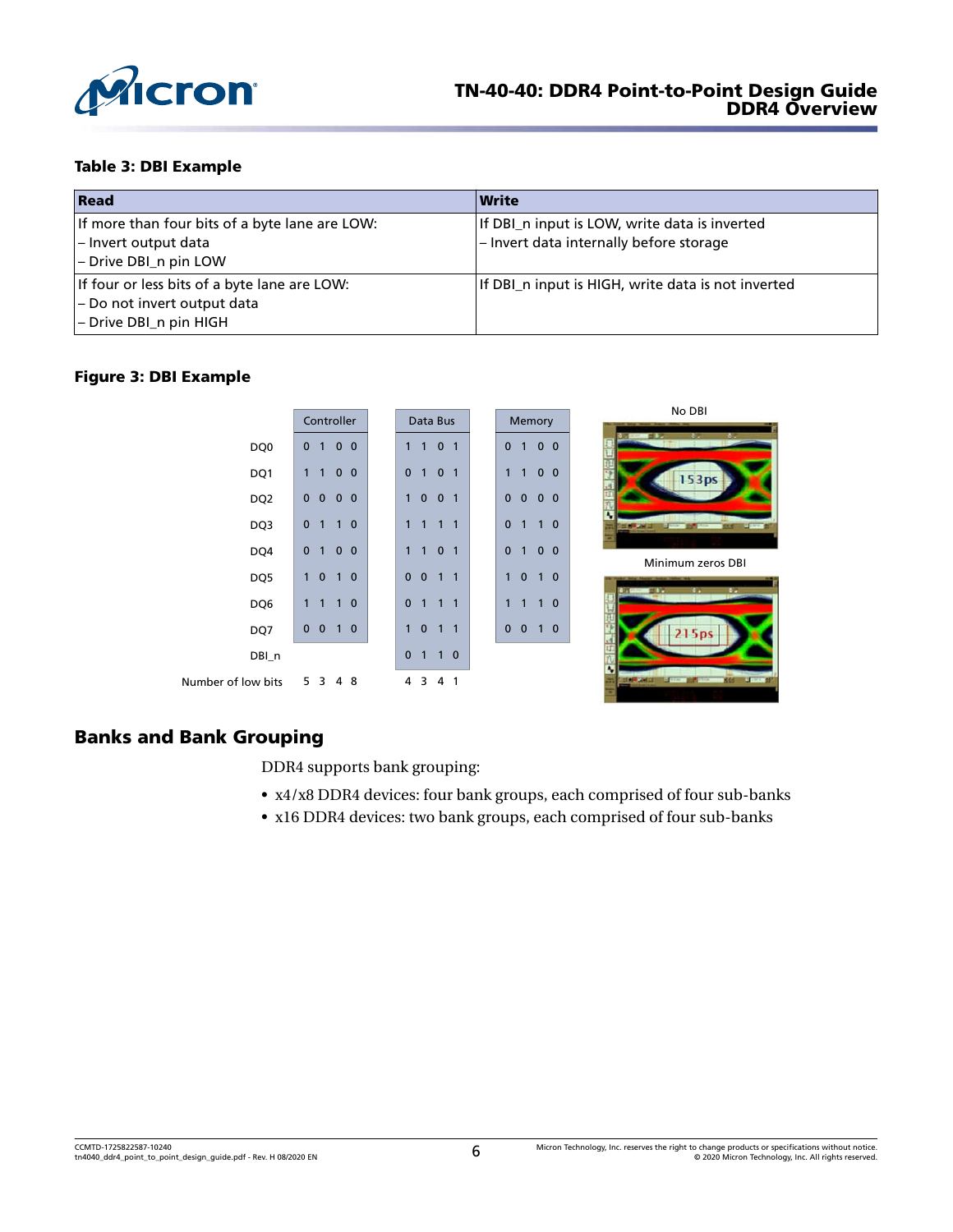

#### Figure 4: Bank Groupings—x4 and x8 Configurations



#### Figure 5: Bank Groupings—x16 Configuration



Bank accesses to a different bank group require less time delay between accesses than bank accesses within the same bank group. Bank accesses to different bank group can use the short timing specification between commands, while bank accesses within the same bank group must use the long timing specifications.

Different timing requirements are supported for accesses within the same bank group and those between different bank groups:

- Long timings (<sup>t</sup>CCD\_L, <sup>t</sup>RRD\_L, and <sup>t</sup>WTR\_L): bank accesses within the same bank group
- Short timings (<sup>t</sup>CCD\_S, <sup>t</sup>RRD\_S, <sup>t</sup>WTR\_S ): bank accesses between different bank groups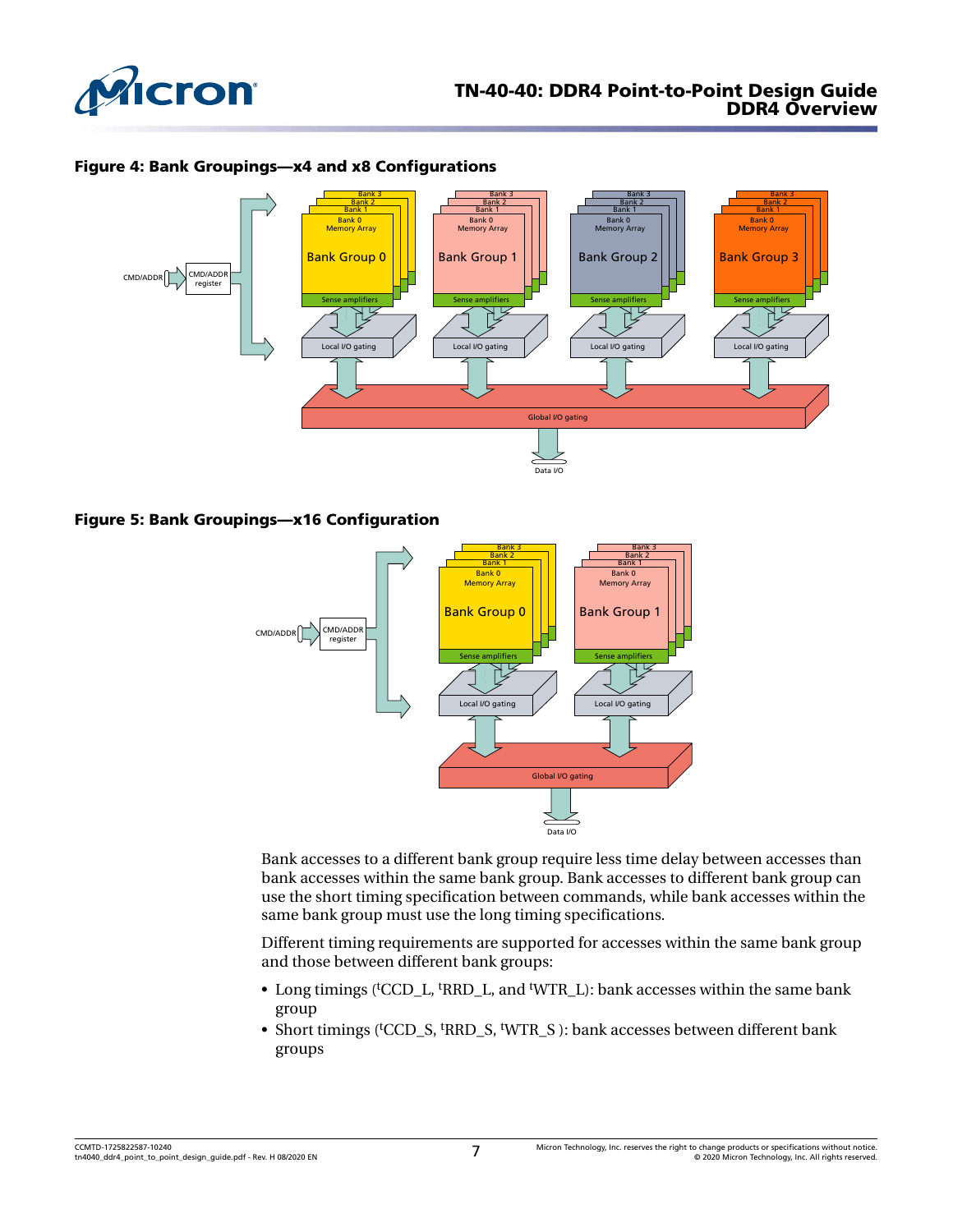

#### Figure 6: Bank Group: Short vs. Long Timing



The tables below summarize the differences between DDR3 and DDR4 short and long bank-to-bank access timings <sup>t</sup>CCD, <sup>t</sup>RRD, and <sup>t</sup>WTR for DDR4-1600 through DDR4-2400. Refer to the DDR4 data sheet for timings above DDR4-2400. It is recommended the memory system utilize a <sup>t</sup>CCD L of 5.8ns; system performance impact is likely to be negligible, if any. Accommodating a <sup>t</sup>CCD\_L of 5.8ns enables the system to be backward-compatible as well as facilitate future DRAM timing adjustments.

To maximize system performance, it is important that bank-to-bank accesses are to different bank groups. If bank accessing is not controlled properly, it is possible to get less performance with a DDR4-based system versus a DDR3-based system.

|      | <b>Product Parameter</b>        | 1600           | 1866            | 2133                  | 2400              |
|------|---------------------------------|----------------|-----------------|-----------------------|-------------------|
| DDR3 | tccd                            | 4CK            | '4CK            | 4CK                   | N/A               |
| DDR4 | l <sup>t</sup> CCD S            | '4CK           | '4CK            | 4CK                   | ∣4CK              |
| DDR4 | $\mathsf{t}^{\mathsf{t}}$ CCD_L | 15CK or 6.25ns | 15CK or 5.355ns | <b>6CK or 5.355ns</b> | <b>6CK or 5ns</b> |

#### Table 4: DDR3 vs. DDR4 Bank Group Timings - <sup>t</sup>CCD

#### Table 5: DDR3 vs. DDR4 Bank Group Timings - <sup>t</sup>RRD

| Product | <b>Parameter</b>                 | 1600         | 1866          | 2133          | 2400         |
|---------|----------------------------------|--------------|---------------|---------------|--------------|
| DDR3    | <sup>†</sup> RRD (1KB)           | 4CK or 5ns   | 4 CK or 5ns   | 4CK or 5ns    | IN/A         |
| DDR4    | <sup>†</sup> RRD_S (1/2KB, 1KB)  | 4CK or 5ns   | 4 CK or 4.2ns | 4CK or 3.7ns  | 4CK or 3.3ns |
| DDR4    | <sup> t</sup> RRD_L (1/2KB, 1KB) | 4CK or 6ns   | 4CK or 5.3ns  | 14CK or 5.3ns | 4CK or 4.9ns |
| DDR3    | <sup>†</sup> RRD (2KB)           | 4CK or 7.5ns | 4CK or 6ns    | l4CK or 6ns   | IN/A         |
| DDR4    | <sup>t</sup> RRD_S (2KB)         | 4CK or 6ns   | 4CK or 5.3ns  | 4CK or 5.3ns  | 4CK or 5.3ns |
| DDR4    | <sup> t</sup> RRD_L (2KB)        | 4CK or 7.5ns | 4CK or 6.4ns  | l4CK or 6.4ns | 4CK or 6.4ns |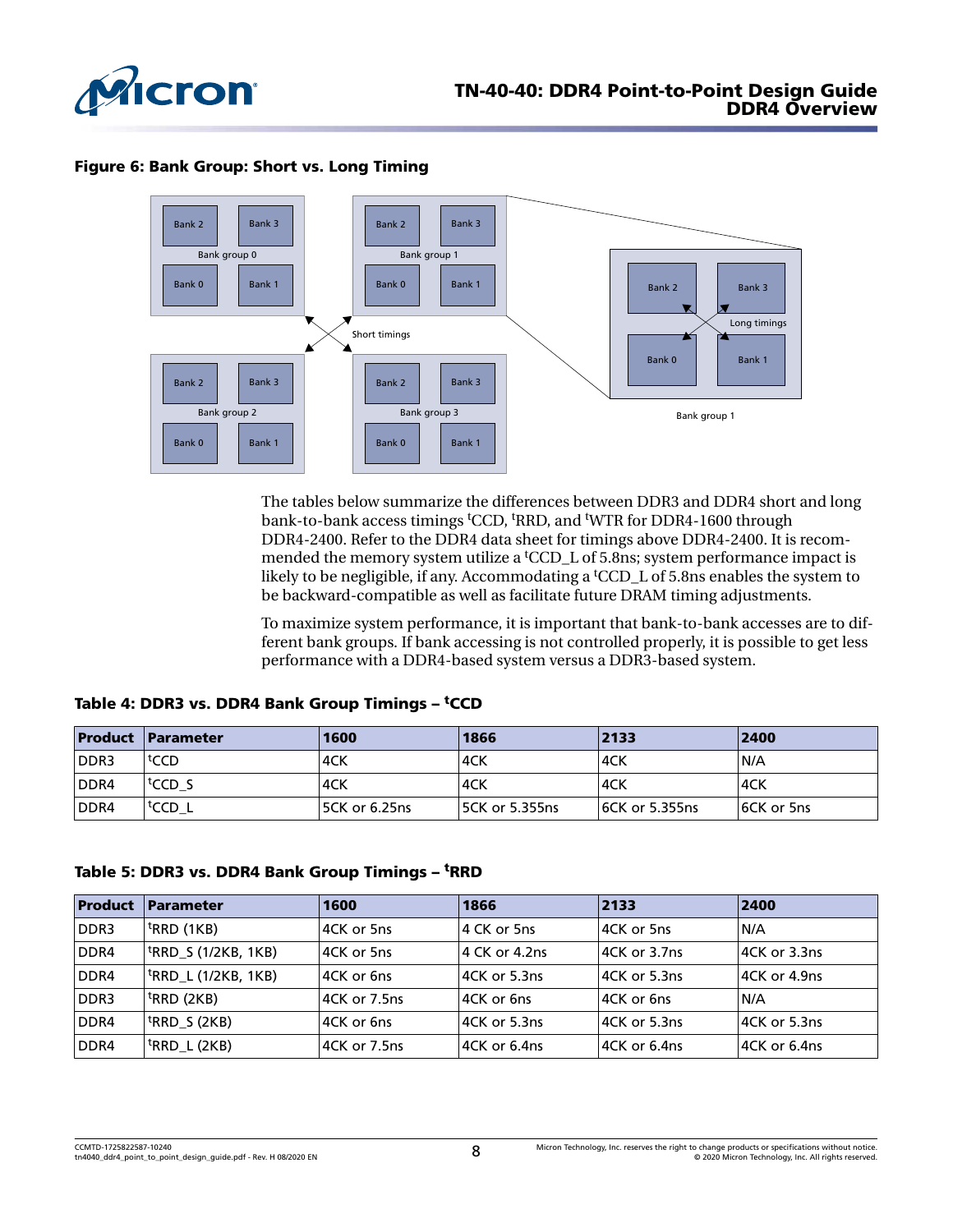

|      | <b>Product Parameter</b> | 1600          | 1866               | 2133          | 2400               |
|------|--------------------------|---------------|--------------------|---------------|--------------------|
| DDR3 | twtR                     | 14CK or 7.5ns | $ 4CK$ or $7.5$ ns | 14CK or 7.5ns | N/A                |
| DDR4 | twtr s                   | 12CK or 2.5ns | $ 2CK$ or $2.5$ ns | 12CK or 2.5ns | $ 2CK$ or $2.5$ ns |
| DDR4 | <b>WTRL</b>              | 14CK or 7.5ns | 14CK or 7.5ns      | 14CK or 7.5ns | 14CK or 7.5ns      |

#### Table 6: DDR3 vs. DDR4 Bank Group Timings – tWTR

## Manufacturing Features

DDR4 has three features that help with manufacturing: Post package repair, multiplexed address pins and connectivity test mode.

**Post Package Repair (PPR):** The Micron DDR4 SDRAM has one additional row available for repair per bank (16 per x4/x8, eight per x16) even though JEDEC only requires one additional row be available for repair per bank group (four per x4/x8, two per x16). PPR enables the end user to replace one suspect row in each bank with one good spare row.

**Multiplexed Command Pins:** To support higher density devices without adding additional address pins, DDR4 defined a method to multiplex addresses on the command pins (RAS, CAS, and WE). The state of the newly-defined command pin (ACT\_n) determines how the pins are used during an ACTIVATE command. High-level multiplexed command/address pin functions include:

- ACT n along with CS n LOW = the input pins RAS  $n/Al6$ , CAS  $n/Al5$ , and WE  $n/Al4$ used as address pins A16, A15, and A14, respectfully.
- ACT n HIGH along with CS n LOW = the input pins RAS n/A16, CAS n/A15, and WE\_n/A14 used as command pins RAS\_n, CAS\_n, and WE\_n, respectfully for READ, WRITE and other commands defined in the command truth table.

**Connectivity Test Mode:** Connectivity test (CT) mode is similar to boundary scan testing, but is designed to significantly speed up testing of the electrical continuity of pin interconnections between the DDR4 device and the memory controller on a printed circuit board.

Designed to work seamlessly with any boundary scan device, CT mode is supported on all x4, x8, and x16 Micron DDR4 devices. JEDEC specifies CT mode for x4 and x8 devices and as an optional feature on 8Gb and above devices.

Contrary to other conventional shift register-based boundary scan testing, where test patterns are shifted in and out of the memory devices serially during each clock, the DDR4 CT mode allows test patterns to be entered on the test input pins in parallel and the test results to be extracted from the test output pins of the device in parallel. This significantly increases the speed of the connectivity check.

When placed in CT mode, the device appears as an asynchronous device to the external controlling agent. After the input test pattern is applied, the connectivity test results are available for extraction in parallel at the test output pins after a fixed propagation delay time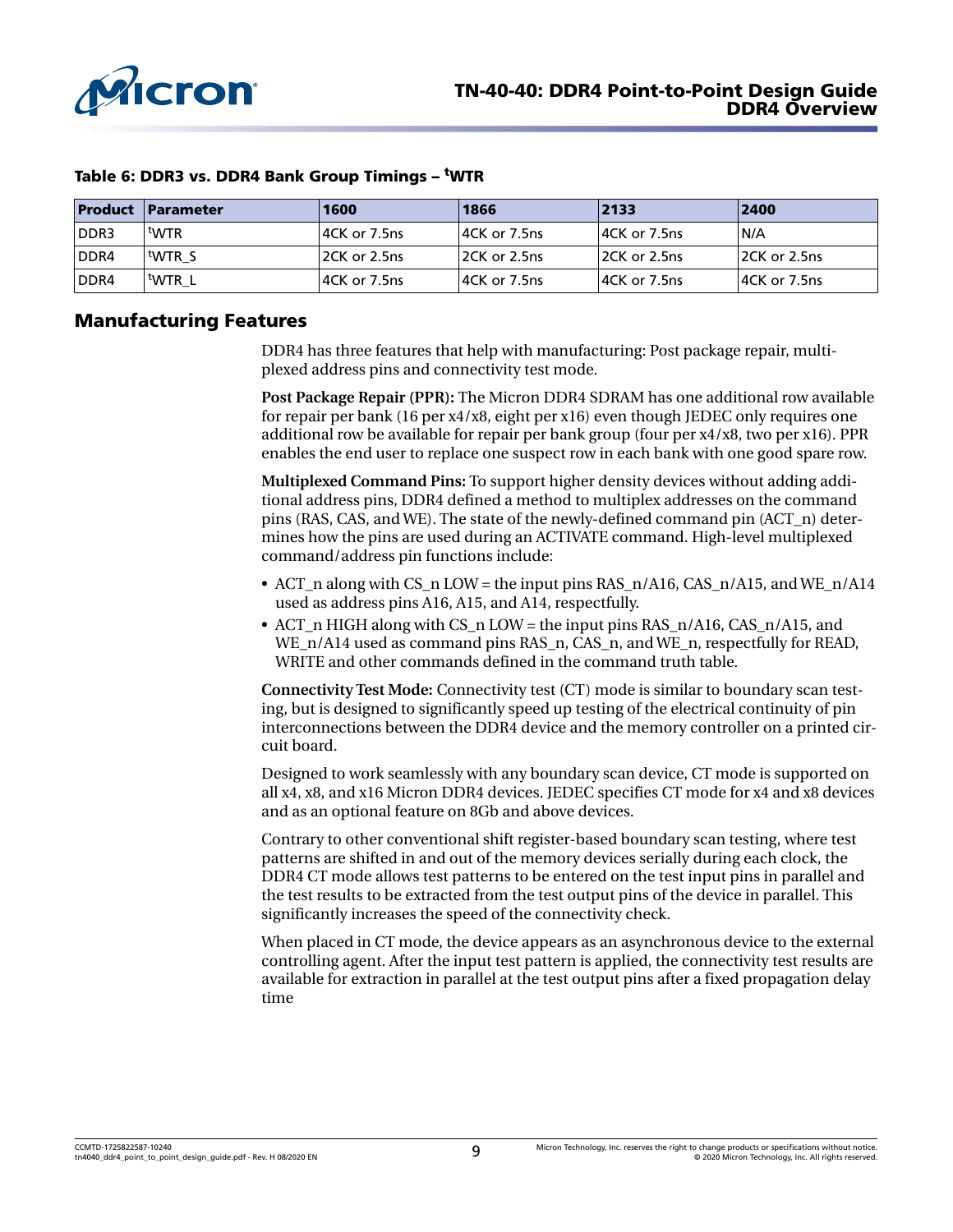

#### Table 7: Connectivity Test Mode Pins

| <b>Pin Type (CT Mode)</b> | <b>Normal Operation Pin Names</b>                                                                                         |
|---------------------------|---------------------------------------------------------------------------------------------------------------------------|
| <b>Test Enable</b>        | <b>TEN</b>                                                                                                                |
| Chip Select               | ICS n                                                                                                                     |
|                           | BA0-1, BG0-1, A0-A9, A10/AP, A11, A12/BC_n, A13, WE_n/A14, CAS_n/A15,<br>RAS_n/A16, CKE, ACT_n, ODT, CLK_t, CLK_c, Parity |
| Test Inputs               | DML n, DBIL n, DMU n/DBIU n, DM/DBI                                                                                       |
|                           | ALERT n                                                                                                                   |
|                           | RESET n                                                                                                                   |
| Test Outputs              | DQ0-DQ15, UDQS_t, UDQS_c, LDQS_t, LDQS_c                                                                                  |

## Logic Equations

Test input and output pins are related to the following equations, where INV denotes a logical inversion operation and XOR a logical exclusive OR operation.

 $MT0 = XOR (A1, A6, PAR)$  $MT1 = XOR (A8, ALERT_n, A9)$ MT2 = XOR (A2, A5, A13) MT3 = XOR (A0, A7, A11)  $MT4 = XOR (CK_c, ODT, CAS_n/Al5)$ MT5 = XOR (CKE, RAS\_n,/A16, A10/AP)  $MT6 = XOR (ACT_n, A4, B41)$  $MT7 = x16$ : XOR (DMU\_n / DBIU\_n, DML\_n / DBIL\_n, CK\_t) ........ = x8: XOR (BG1, DML\_n / DBIL\_n, CK\_t)  $...... = x4$ : XOR (BG1, CK t) MT8 = XOR (WE\_n / A14, A12 / BC, BA0) MT9 = XOR (BG0, A3, RESET\_n, TEN)

Output Equations for a x16 DDR4 device:

| $DO0 = MT0$     | $DQ10 = INV DO2$     |
|-----------------|----------------------|
| $DQ1 = MT1$     | $DQ11 = INV DQ3$     |
| $DQ2 = MT2$     | $DQ12 = INVDQ4$      |
| $DQ3 = MT3$     | $DQ13 = INV DQ5$     |
| $DQ4 = MT4$     | $DQ14 = INV DQ6$     |
| $DQ5 = MT5$     | $DQ15 = INV$ DQ7     |
| $DQ6 = MT6$     | LDQS $t = MT8$       |
| $DQ7 = MT7$     | LDQS $c = MT9$       |
| $DQ8 = INV DQ0$ | $UDQS_t = INVLDQS_t$ |
| $DQ9 = INV DQ1$ | $UDQS_c = INVLDQS_c$ |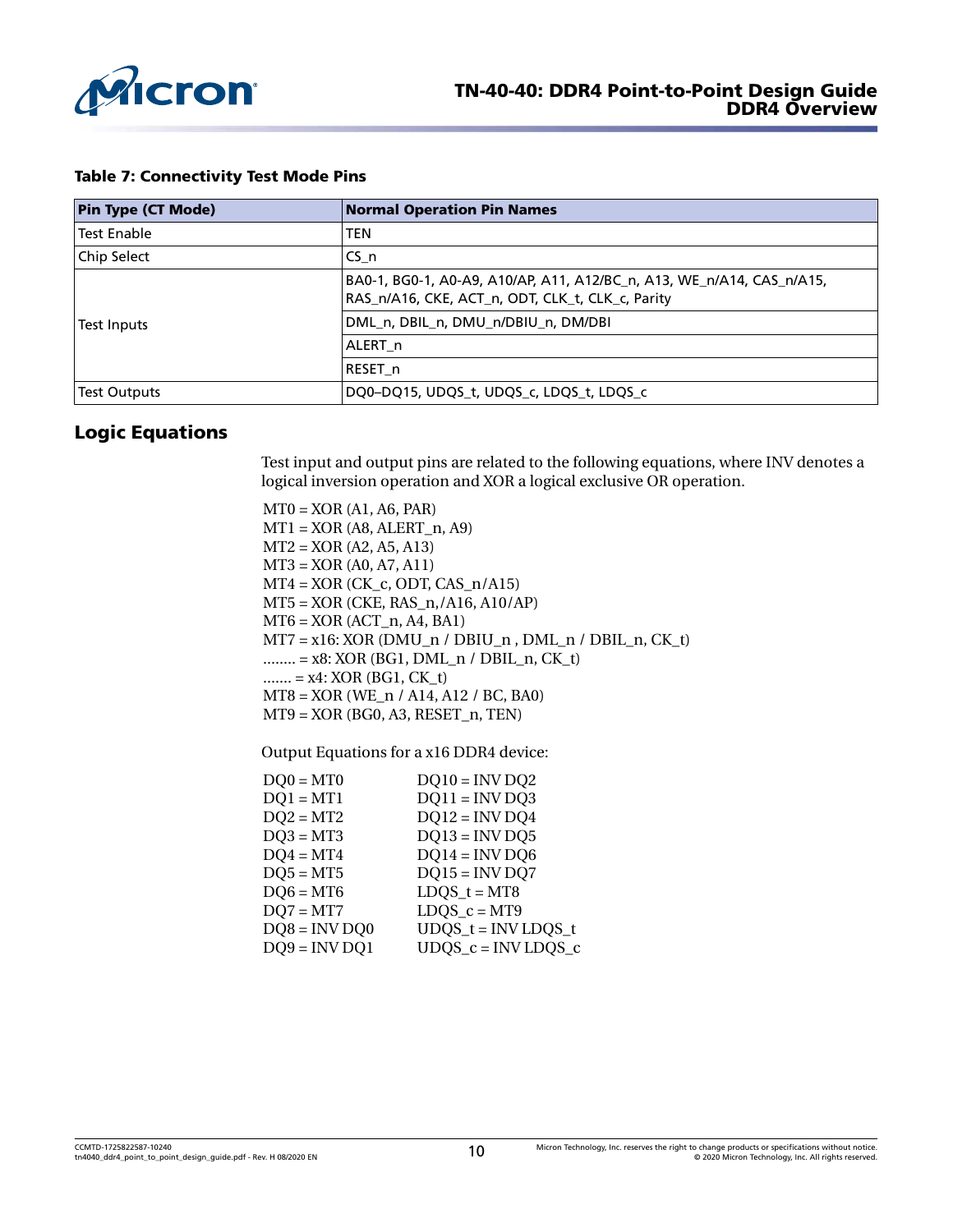

# DDR4 Key Changes

As previously noted, there are at least four important changes in DDR4 that require attention when developing a DDR4 motherboard:

- New  $V_{PP}$  supply
- Removed  $V_{REFDQ}$  reference input
- Changed I/O buffer interface from midpoint terminated SSTL to  $V_{DD}$  terminated pseudo open-drain (POD)
- Added ACT\_n control

# **V<sub>PP</sub>** Supply

The  $V_{PP}$  supply was added, which is a 2.5V supply that powers the internal word line. Adding the V<sub>PP</sub> supply facilitated the V<sub>DD</sub> transition from 1.5V to 1.2V as well as provided additional power savings, approximately 10%. Although JEDEC does not state  $I_{DD}$ and I<sub>PP</sub> current limits, initial DDR4 parts have demonstrated I<sub>PP</sub> current usage in the ranges of a) 2mA to 3mA when in standby mode, b) 3mA to 4mA when in the active mode, and c) 10mA to 20mA during refresh mode. It is worth keeping in mind these I<sub>PP</sub> values are average currents and actual current draw will be narrow pulses in nature, in the range of 20mA to 60mA. Failure to provide sufficient power to  $V_{PP}$  will prevent the DRAM from operating correctly.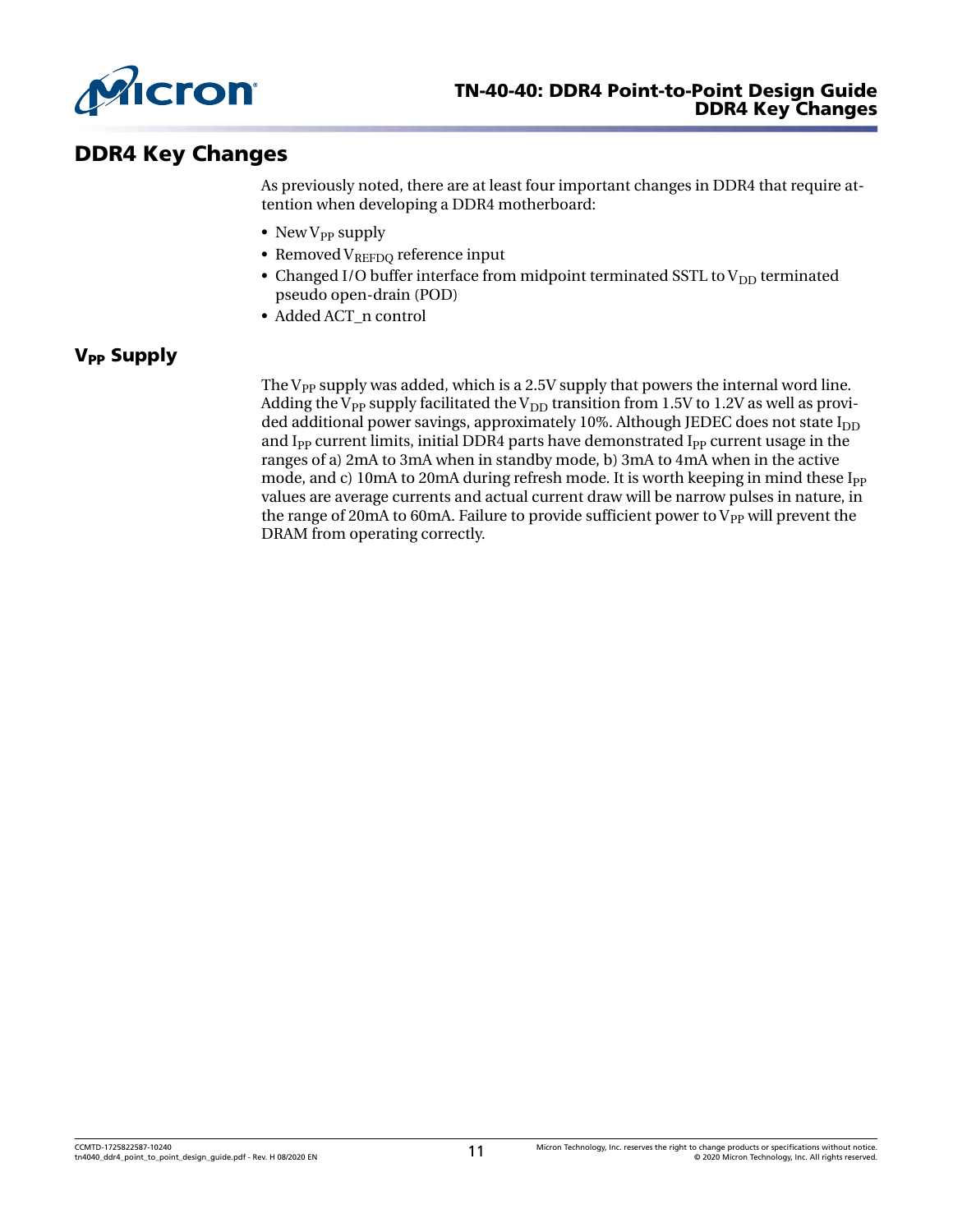

#### Figure 7: Ipp Current Profile



# **VREFDQ Calibration**

The  $V_{REFDO}$  reference input supply was removed from the package interface and  $V_{REFDO}$ is now internally generated by the DRAM. This means the  $V_{REFDO}$  can be set to any value over a wide range; there is no specific value defined. This means the DRAM controller must set the DRAM's V<sub>REFDO</sub> settings to the proper value; thus, the need for V<sub>REFDO</sub> calibration.

JEDEC does not provide a specific routine on how to perform  $V_{REFDO}$  calibration; however, JEDEC states allowed commands and how to enter and exit the mode. Each system will need to determine the routine to implement that provides it the best performance.

Although not to be construed as a detailed explanation of  $V_{REFDQ}$  calibration process and the most optimum methodology to employ when implementing  $V_{REFDQ}$  calibration, a general overview of how to look at the process is provided as a preview to a detailed studying of the DDR4 device specifications.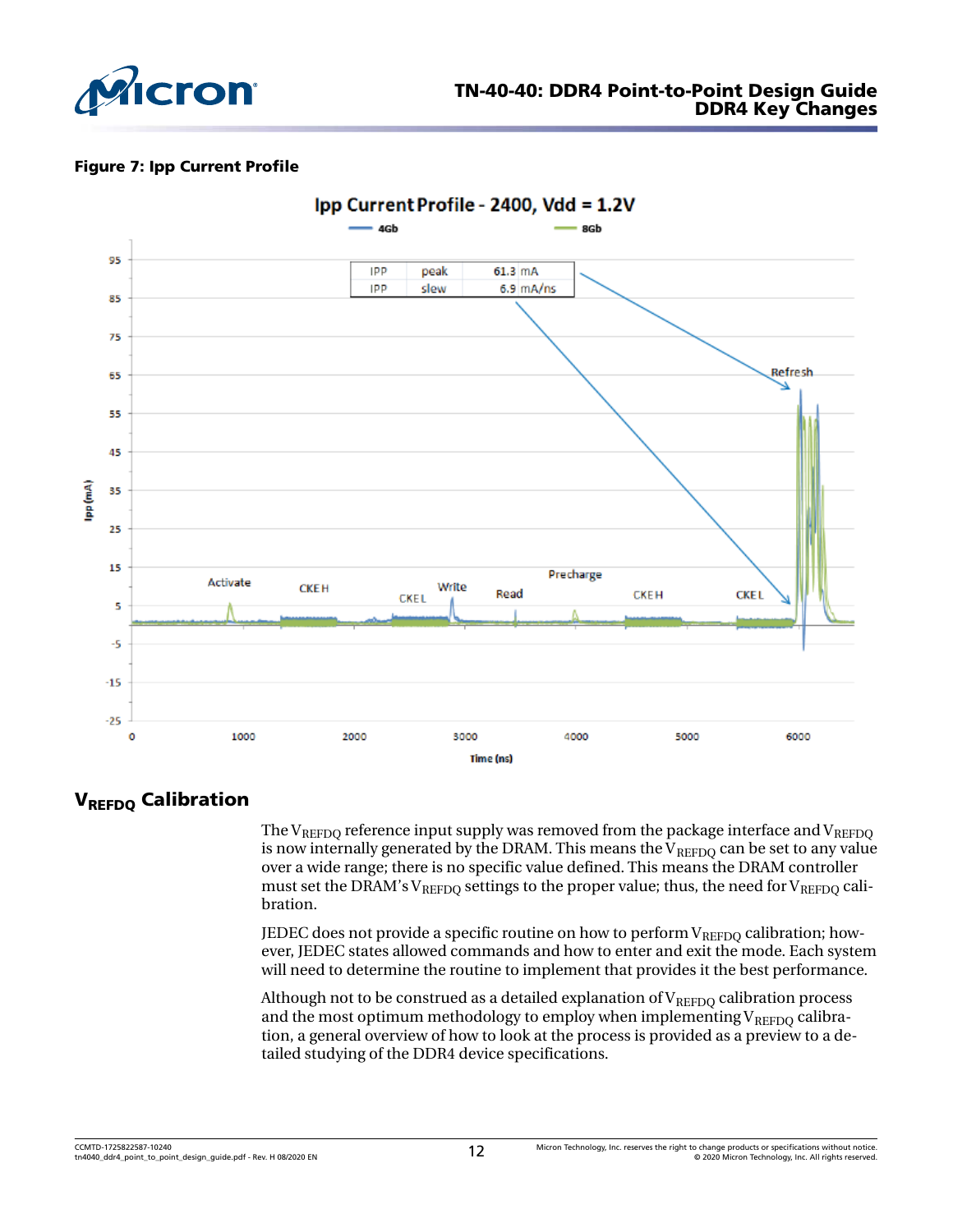

## TN-40-40: DDR4 Point-to-Point Design Guide DDR4 Key Changes

**V<sub>REFDQ</sub>** Calibration Settings: The V<sub>REFDQ</sub> can be set to either range 1 (between 60% and 92.5% of  $V_{\text{DDO}}$ ) or range 2 (between 40% and 77.5% of  $V_{\text{DDO}}$ ). Range 1 was defined with the intent of providing the choice range for module-based systems, while range 2 was defined with the intent of providing the choice range for point-to-point-based systems. Once the range is set, the internal  $V_{REF}$  can be adjusted in 0.65%  $V_{DDO}$  ticks. Although there are specifications on tolerance of range settings, in reality these are of minimal interest when performing  $V_{REFDO}$  calibration, as a specific value is not what is sought but rather the setting that provides the most optimum performance. Additionally, when using per DRAM addressability each DRAM may have a unique setting for its internal V<sub>REFDO</sub>.

**VREFDQ Calibration Script:** The following script is a reasonable platform to develop a  $V_{REFDO}$  calibration routine around:

- Entering  $V_{REFDO}$  calibration
- If range 1 then MR6 [7:6] 10\* MR6 [5:0] XXXXXXX
- If range 2 then MR6 [7:6] 11\* MR6 [5:0] XXXXXXX
	- Legal commands while in  $V_{REFDQ}$  calibration mode: ACT, WR, WRA, RD, RDA, PRE, DES, and MRS \*\* to set  $V_{REFDQ}$  values and exit  $V_{REFDQ}$  calibration mode
	- Subsequent V<sub>REFDO</sub> cal MR commands are MR6 [7:6]  $10/1*$  MR6 [5:0] VVVVVV
- To exit V<sub>REFDO</sub> calibration, the last two V<sub>REFDO</sub> calibration MR commands are:
	- MR6 [7:6]  $10/1$ <sup>\*</sup> MR6 [5:0] VVVVVV' note VVVVV' = desired value for V REFDO
	- MR6 [7:6] 00/1\* MR6 [5:0] VVVVVV' note exit V<sub>REFDO</sub> DRAM must be in idle state when exiting

\*Range may only be set/changed when entering  $V_{REFDO}$  calibration mode; changing range while in or exiting  $V_{REFDO}$  calibration mode is illegal.

**VREFDO** Calibration Requirements: The goal is to find the best VREFDO setting that sets the internal V<sub>REFDQ</sub> level to be the same as the DRAM's V<sub>CENT\_DQ(pin mid)</sub> level. Essentially, this requires the calibration process to determine what setting provides the largest optimal level for a DQ and lowest optimal level for a DQ for a given DRAM and use the setting half-way in between, as shown below.

# Figure 8:  $V_{REFDQ}$  with  $V_{CENT_DQ(pin mid)}$



**VREFDQ Calibration Discussion:** The following example is not to construe that there is a possible relaxation of the requirement that  $V_{REFDO}$  calibration must be performed on each DRAM; rather, to show how much error can be induced if  $V_{REFDO}$  calibration is not performed for each DRAM individually.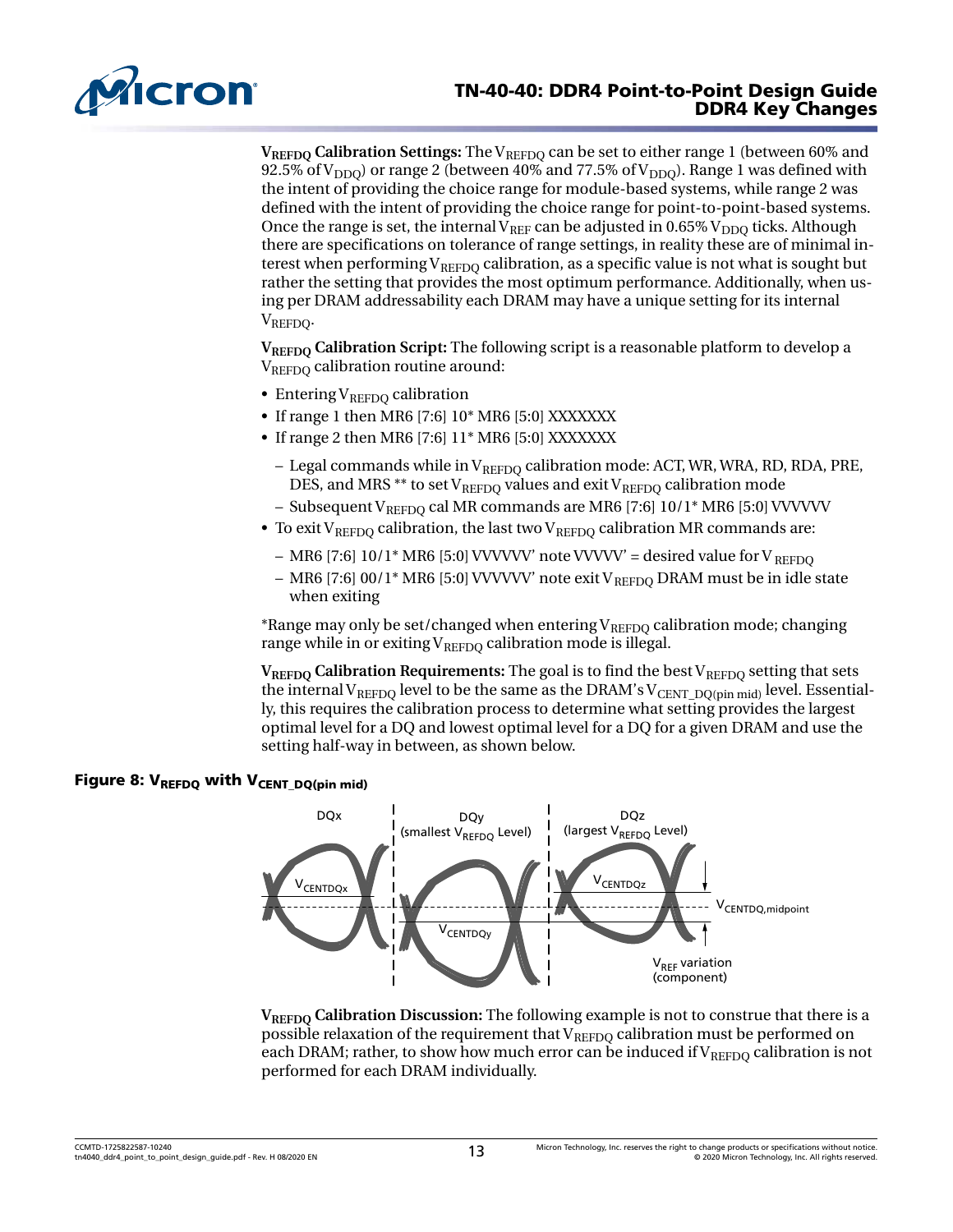

#### TN-40-40: DDR4 Point-to-Point Design Guide DDR4 Key Changes

The first step is to determine the theoretical ideal  $V_{\text{CENT\_DO}}$ . This is based on the DRAM's ODT termination value used and the DRAM controller's driver impedance. Let's assume  $V_{DDO} = 1.2V$ , the controller's  $R_{ON} = 34W$ , and the DRAM's ODT = 60W. This would make a LOW at  $434mV$  and thereby want the internal  $V_{RFF}$  set half way, which is 434mV+(1.2V - 434mV)/2 or 816mV, and is achieved setting the VREFDQ setting at 0.68  $V_{DDO}$ , as shown below.

## Figure 9: Theoretical  $V_{\text{CENT_DQ(pin mid)}}$



At this point, if the V<sub>REFDO</sub> register is set to  $0.68 \times V_{DDO}$ , then the V<sub>REF</sub> internal input is set to 816mV; however, V<sub>CENT</sub> <sub>DO(pin mid)</sub> is left undefined. That is, without full calibration,  $V_{\text{CENT DO(pin mid)}}$  is not the same as the programmed value for  $V_{\text{REFDO}}$ . Although undefined in the JEDEC specifications (since the condition is not allowed), setting the  $V_{REFDO}$  setting at its theoretical ideal setting alone will only have the  $V_{REFDO}$  programmed value within about  $\pm 7.5\%$  of the correct V<sub>CENT</sub> DO(pin mid) setting.

If subsequent reads and writes are performed to a rank of DRAMs at the same time when determining the largest and smallest  $V_{\text{CENT-DO}}$  values, the final  $V_{\text{REFDO}}$  programmed value will be within about ±4.0% of the correct  $V_{\text{CENT DO(pin mid)}}$  setting. However, if subsequent reads and writes are performed to a specific DRAM when determining the largest and smallest  $V_{\text{CENT-DO}}$  values, the final  $V_{\text{REFDO}}$  programmed value will then be the correct  $V_{\text{CENT-DO}(pin mid)}$  setting.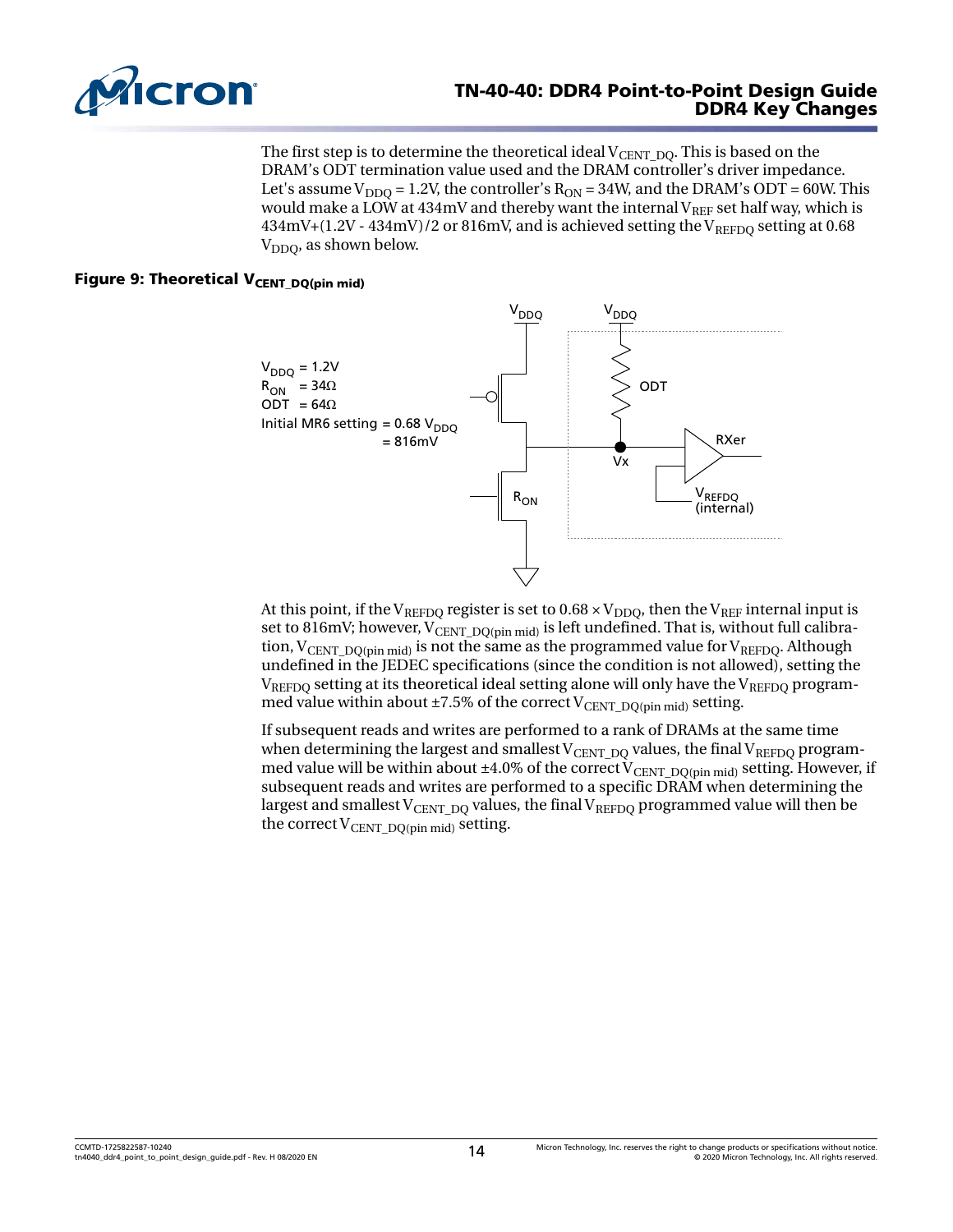

#### Figure 10: V<sub>REFDO</sub> Ranges



# POD I/O Buffers

The I/O buffer has been converted from push-pull to pseudo open drain (POD), as seen in the figure below. By being terminated to  $V_{DDO}$  instead of 1/2 of  $V_{DDO}$ , the size of and center of the signal swing can be custom-tailored to each design's need. POD enables reduced switching current when driving data since only 0s consume power, and additional switching current savings can be realized with DBI enabled. An additional benefit with DBI enabled is a reduction in crosstalk resulting in a larger data-eye.

#### Figure 11: DDR4 I/O Buffer vs. DDR3 I/O Buffer



# ACT\_n Control

To help alleviate the demand for allocating pins after adding so many new features, DDR4 has for the first time multiplexed some of its address pins. The ACT\_n determines whether RAS  $n/A16$ , CAS  $n/A15$ , and WE  $n/A14$  are to be treated as control pins or as address pins. As the nomenclature might suggest, ACT\_n is an Active control when reg-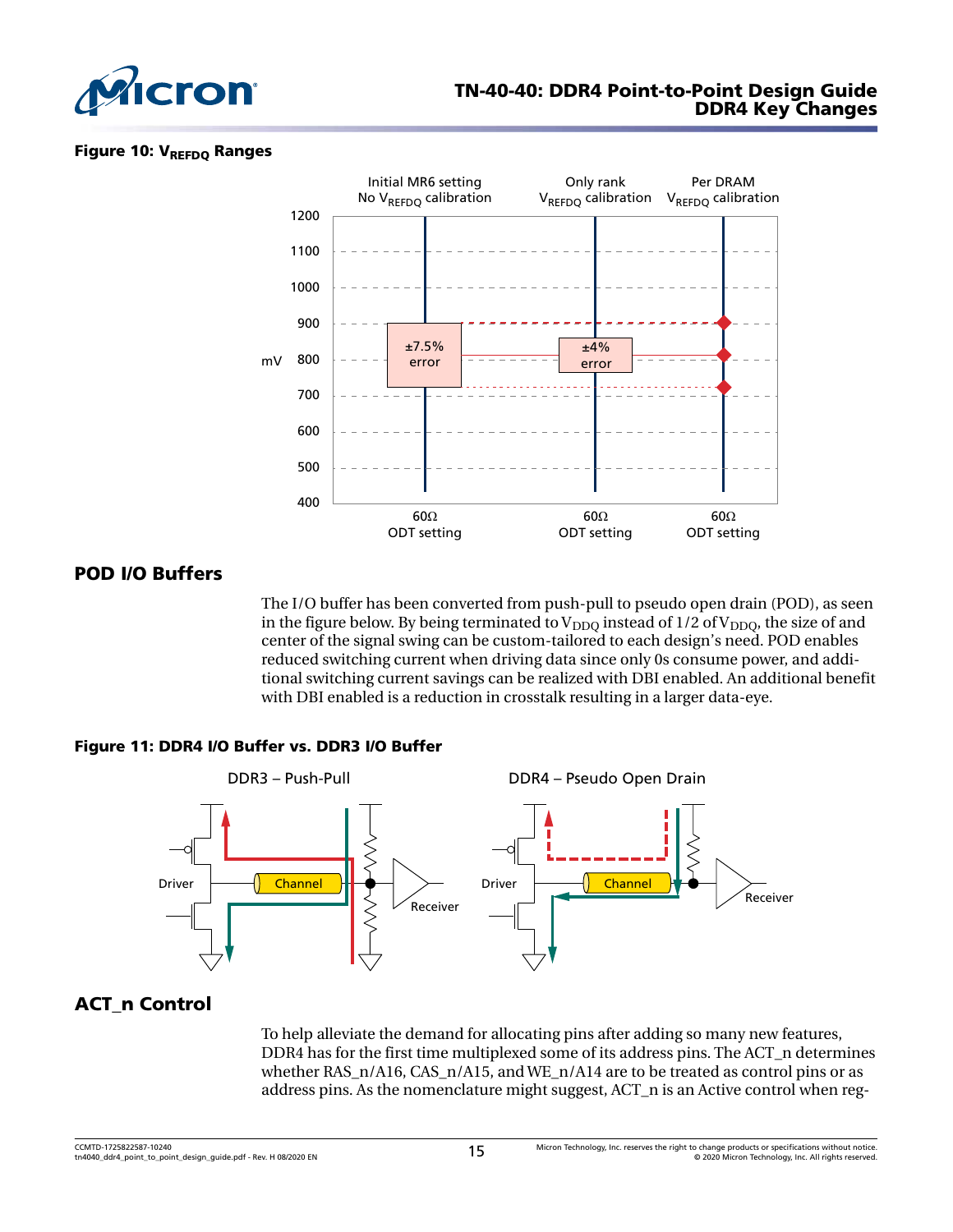

## TN-40-40: DDR4 Point-to-Point Design Guide Command Bus and Address Bus Options

istered LOW; Activates are for latching the row address, which means when ACT\_n is LOW, the three inputs RAS\_n/A16, CAS\_n/A15, and WE\_n/A14 are treated as A16, A15, and A14, respectively. Conversely, when ACT\_n is HIGH, the three inputs RAS\_n/A16, CAS  $n/A15$ , and WE  $n/A14$  are treated as RAS n, CAS n, and WE n, respectively.

# Command Bus and Address Bus Options

Two options are available for the command bus and address bus, each providing the following advantages and disadvantages:

#### Table 8: Bus Options

|                            | <b>Advantages and Disadvantages</b>    |                                    |  |  |
|----------------------------|----------------------------------------|------------------------------------|--|--|
| <b>Bus Characteristics</b> | <b>Tree Bus</b>                        | <b>Daisy Chain Bus</b>             |  |  |
| Routing                    | <b>Difficult</b>                       | Easy                               |  |  |
| Performance                | Excellent, but offers low bandwidth    | Good, but offers high bandwidth    |  |  |
| Load handling              | Difficult and sensitive to large loads | Easy and unaffected by large loads |  |  |
| Timing skews               | Minimal issues                         | Issues require leveling            |  |  |

For more details about command and address bus, see the [DDR3 Point-to-Point Design](https://www.micron.com/resource-details/dab1ddd4-ca80-49d6-8e3e-3e23806309b8) [Support technical note](https://www.micron.com/resource-details/dab1ddd4-ca80-49d6-8e3e-3e23806309b8) (TN 41-13) available on micron.com.

# DDR4 Layout and Design Considerations

Layout is one of the key elements of a successfully designed application. The following sections provide guidance on the most important factors of layout so that if trade-offs need to be considered, they may be implemented appropriately.

# Decoupling

Micron DRAM has on-die capacitance for the core as well as the I/O. It is not necessary to allocate a capacitor for every pin pair  $(V_{DD}:V_{SS}, V_{DDO}:V_{SSO})$ ; however, basic decoupling is imperative.

Decoupling prevents the voltage supply from dropping when the DRAM core requires current, as with a refresh, read, or write. It also provides current during reads for the output drivers. The core requirements tend to be lower frequency. The output drivers tend to have higher frequency demands. This means that the DRAM core requires the decoupling to have larger values, and the output drivers want low inductance in the decoupling path but not a significant amount of capacitance.

One recommendation is to place enough capacitance around the DRAM device to supply the core and to place capacitance near the output drivers for the I/O. This is accomplished by placing four capacitors around the device on each corner of the package. Place one of the capacitors centered in each quarter of the ball grid, or as close as possible (see Decoupling Placement Recommendations [Figure 12\)](#page-16-0). Place these capacitors as close to the device as practical with the vias located to the device side of the capacitor. For these applications, the capacitors placed on both sides of the card in the I/O area may be optimized for specific purposes. The larger value primarily supports the DRAM core, and a smaller value with lower inductance primarily supports I/O. The smaller value should be sized to provide maximum benefit near the maximum data frequency.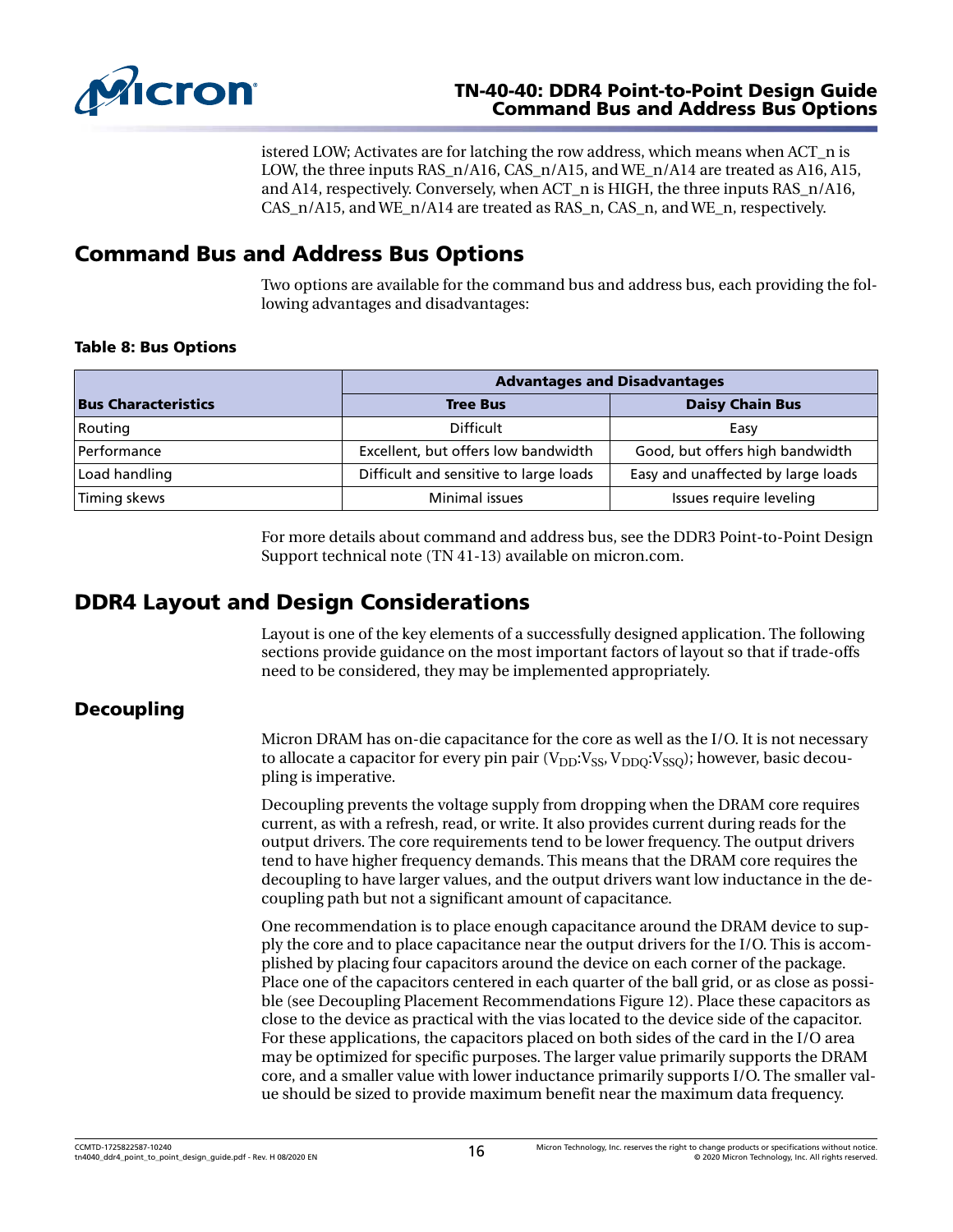<span id="page-16-0"></span>

#### Figure 12: Decoupling Placement Recommendations



Note: 1. VDD= purple, VSS = green

#### Table 9: Decoupling Guidance

| Pin            | <b>Description</b>                                                                                                                                                                                                                                                                                                                                                                                                                                                                                                                                                                                                                                                    |
|----------------|-----------------------------------------------------------------------------------------------------------------------------------------------------------------------------------------------------------------------------------------------------------------------------------------------------------------------------------------------------------------------------------------------------------------------------------------------------------------------------------------------------------------------------------------------------------------------------------------------------------------------------------------------------------------------|
| $V_{DD}$       | 25uF of capacitance can be provided for each DRAM device placement. Small-value capacitors with more place-<br>ments are preferred because they can be placed physically closer to the DRAM device, therefore, decoupling<br>more of the routing. Additionally, smaller capacitors contain lower ESL/inductance and do not counteract the de-<br>sired high-pass filter as with some larger capacitors. Capacitors can be shared between device placements, mean-<br>ing that the capacitors between the devices can be counted as total decoupling for the device on either side of<br>the capacitor. These guidelines can apply to SDP, DDP, and 3DS DRAM packages. |
| $V_{PP}$       | 3uF of capacitance can be provided for each DRAM device placement. Small 1.0uF capacitors placed near the V <sub>PP</sub><br>pins of the device may be sufficient to satisfy high-frequency current requirements.                                                                                                                                                                                                                                                                                                                                                                                                                                                     |
| $V_{TT}$       | A minimum of one 1.0uF capacitor must be used for every two termination resistors on the CA bus.                                                                                                                                                                                                                                                                                                                                                                                                                                                                                                                                                                      |
| <b>V</b> REFCA | One 0.1uF capacitor per DRAM device may be connected between $V_{REFCA}$ and ground or $V_{DD}$ depending on<br>CMD/ADR/CTRL/CK reference. V <sub>REFCA</sub> is referenced to V <sub>DD</sub> on DRAM modules designed to JEDEC specifications.<br>V <sub>REFCA</sub> does not consume power, so these capacitors provide AC decoupling rather than bulk decoupling.                                                                                                                                                                                                                                                                                                 |

# Power Vias and Sharing

A DRAM device has five supply pin types:  $V_{DD}$  and  $V_{SS}$  (power the core),  $V_{DDQ}$  and  $V_{SSQ}$ (present only for the output drivers), and  $V_{PP}$ . The substrate for the device typically maintains isolation from the package balls all the way to the die where isolation is also maintained. This isolation is intended to keep I/O noise off of the core supply and core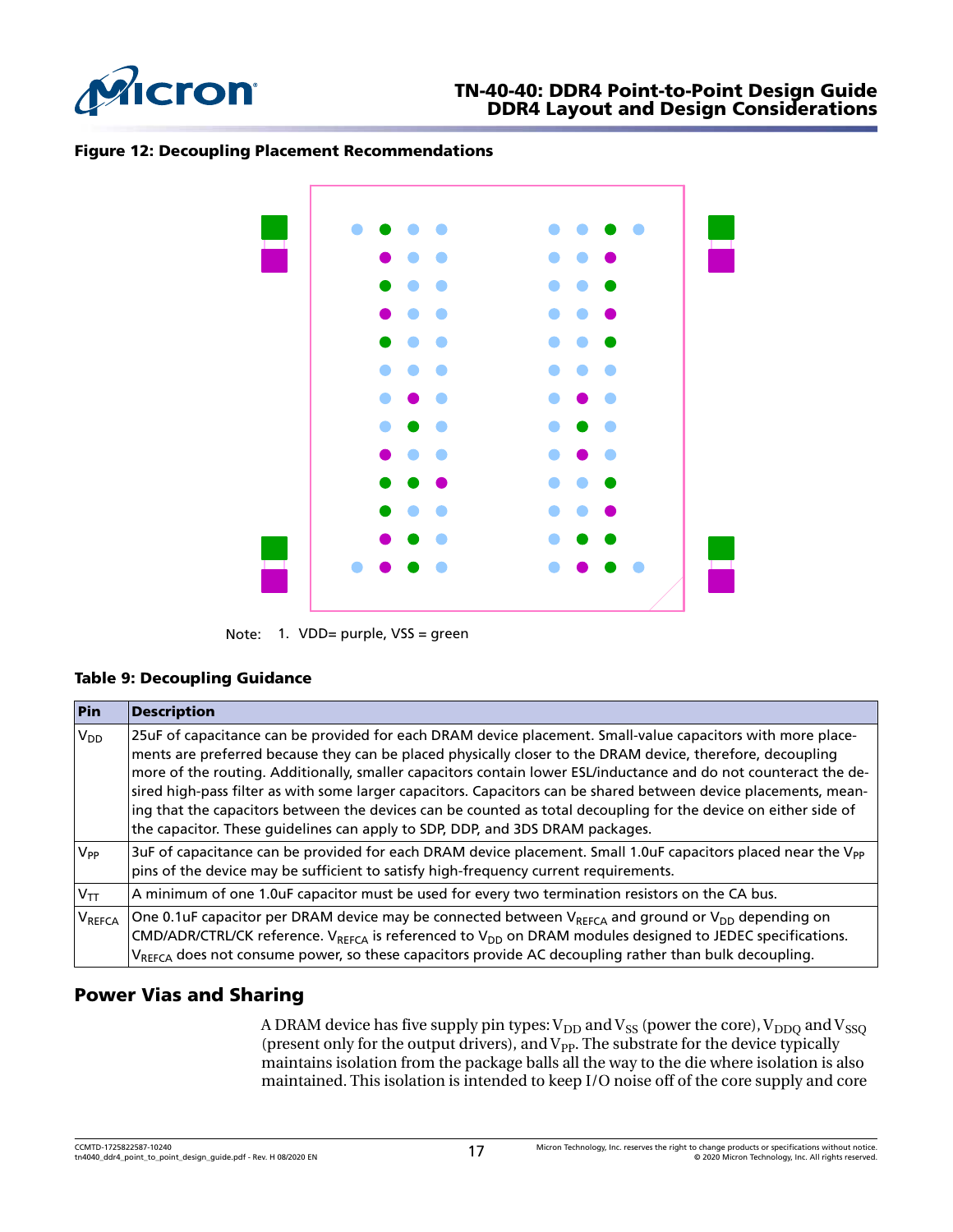

## TN-40-40: DDR4 Point-to-Point Design Guide DDR4 Layout and Design Considerations

noise off of the I/O drivers. It is good practice, but not an absolute requirement, to use separate vias for  $V_{SS}$  and  $V_{SSO}$  as well as for  $V_{DD}$  and  $V_{DDO}$ .

There is a compromise position. Where a via connects to a  $V_{SS}$  ball on one side of the card and a  $V_{SSO}$  ball on the other side of the card, the actual path being shared is minimized.

The path from the planes to the DRAM balls is important. Providing good, low inductance paths provides the best margin. Therefore, separate vias where possible and provide as wide of a trace from the via to the DRAM ball as the design permits.

Where there is concern and sufficient room, multiple vias are a possibility. This is generally applied at the decoupling cap to make a low impedance connection to the planes.

# Return Path

If anything is overlooked, it will be the current return path. This is most important for terminated signals (parallel termination) since the current flowing through the termination and back to the source involves higher currents. No board-level (2D) simulators take this into account. They assume perfect return paths. Most simulators interpret that an adjacent layer described as a plane is the perfect return path whether it is related to the signal or not. Some board simulators take into account plane boundaries and gaps in the plane to a degree. A 3D simulator is required to take into account the correct return path. These are generally not appropriate for most applications.

Most of the issues with the return path are discovered with visual inspection. The current return path is the path of least resistance. This may vary with frequency, so resistance alone may be a good indicator.

## Trace Length Matching

Prior to designing the card, it is useful to decide how much of the timing budget to allocate to routing mismatch. This can be determined by thinking in terms of time or as a percentage of the clock period. For example, 1% (±0.5%) at 800 MHz clock is 6.25ps (1250ps/200). Typical flight times for FR4 PCB are near 6.5 ps/mm. So matching to ±1mm (±0.040 inch) allocates 1% of the clock period to route matching. Selecting 1mm is completely arbitrary. If the design is not likely to push the design limits, a larger number can be allocated.

When the design has unknowns, it is important to select a tighter matching approach. Using this approach is not difficult and allows as much margin as is conveniently available to allocate to the unknowns.

## **Address**

For the address, the design will likely use a tree topology with branching. Making the branches uneven causes some signal integrity issues. For this reason, make all related branches match to within 1mm within each net. Different nets may have different branch lengths as long as they are matched within a branch. This is somewhat arbitrary, but there are many cases to consider, and 1mm should be adequate for all cases. There may be some exceptions.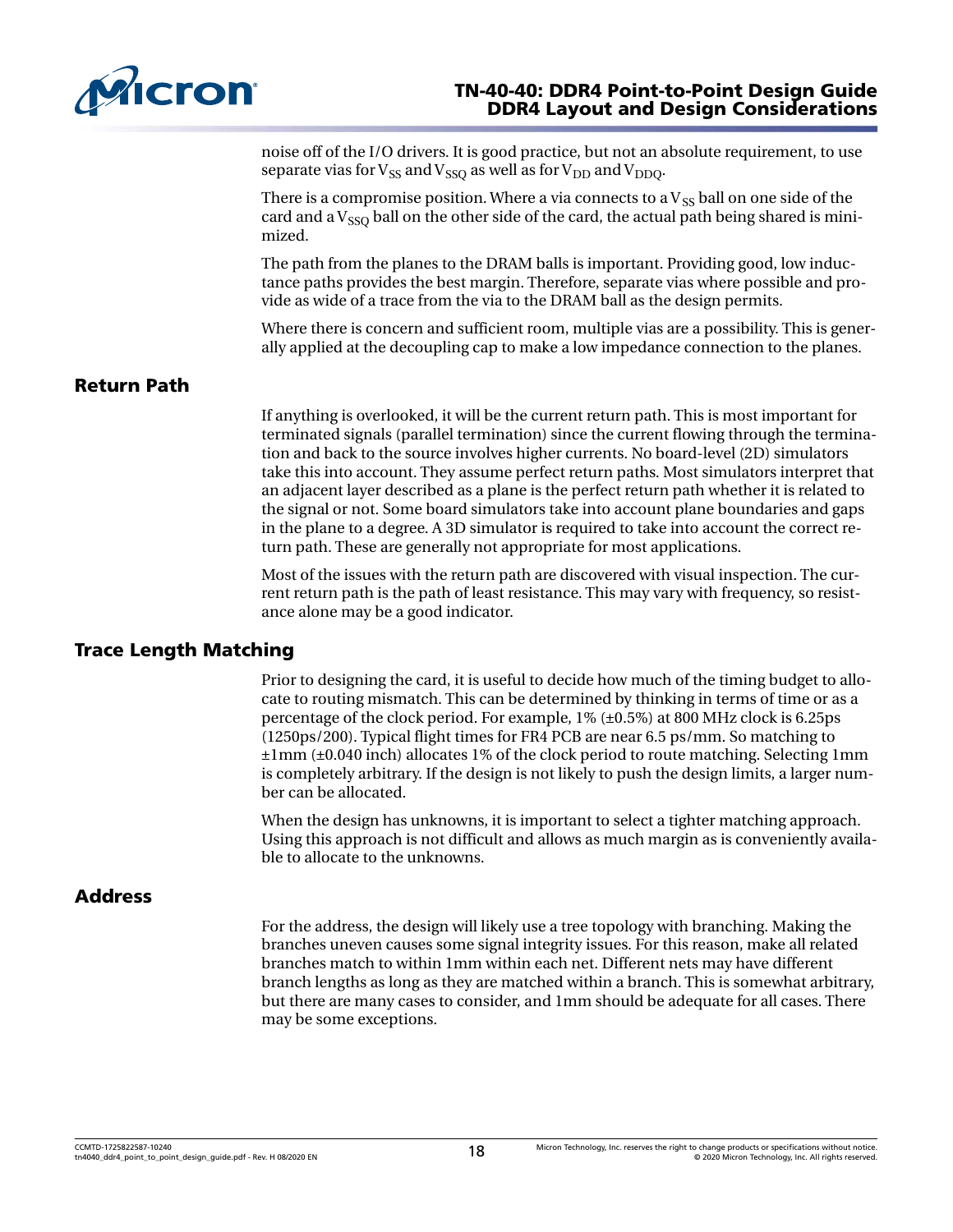

## TN-40-40: DDR4 Point-to-Point Design Guide DDR4 Layout and Design Considerations

#### Data Bus

For DQ, the topology is point-to-point or point-to-two-points where the two points are close together. For the data bus, the bit rate is the period of interest; that is, 625ps for an 800 MHz clock. Because 1% of this interval is 6.25ps, if the matching is held to a range of 1% (±0.5%), then ±0.5mm is the limit. Again, this is arbitrary.

Other factors to account for are vias, differences in propagation time for routing on inner layers versus outer layers, and load differences.

# Propagation Delay

Propagation delay for inner layers and outer layers is different because the effective dielectric constant is different. The dielectric constant for the inner layer is defined by the glass and resin of the PCB. Outer layers have a mix of materials with different dielectric constants. Generally, the materials are the glass and resin of the PCB, the solder mask that is on the surface, and the air that is above the solder mask. This defines the effective dielectric for the outer layers and usually amounts to a 10% decrease in propagation delay for traces on the outer layers. For the design of JEDEC UDIMMs, a 10% difference accounts for the differences in propagation of the inner layers versus the outer layers. If all traces that need to match are routed with the same percentage on the outer layers versus the inner layers, this difference may be ignored for the purpose of matching timing. Otherwise, this difference should be accounted for in any delay or matching calculations.

For inner layer propagation, velocity is about 6.5 ps/mm. To match all traces within 10ps, traces must be held within a range of 1.5mm, 60 mils. In most cases, this can be easily achieved. Most designs tolerate a much greater variation and still have significant margin. The engineer must decide how much of the timing budget is allocated to trace matching.

## Vias

In most cases, the number of vias in matched lines should be the same. If this is not the case, the degree of mismatch should be held to a minimum. Vias represent additional length in the Z direction. The actual length of a via depends on the starting and ending layers of the current flow. Because all vias are not the same, one value of delay for all vias is not possible. Inductance and capacitance cause additional delay beyond the delay associated with the length of the via. The inductance and capacitance vary depending on the starting and ending layers. This is either complex or labor-intensive and is the reason for trying to match the number of vias across all matched lines. Vias can be ignored if they are all the same. A maximum value for delay through a via to consider is 20ps. This number includes a delay based on the Z axis and time allocated to the LC delay. Use a more refined number if available; this generally requires a 3D solver.

# Timing Budget

Suggested practice is to look at the design from a timing budget standpoint to provide flexibility in the routing portion of the design, if there is suitable margin. This starts with simulation. By referencing the eye diagrams in this document, a setup and hold time can be established. From here, the parameters not included in the simulation must be added.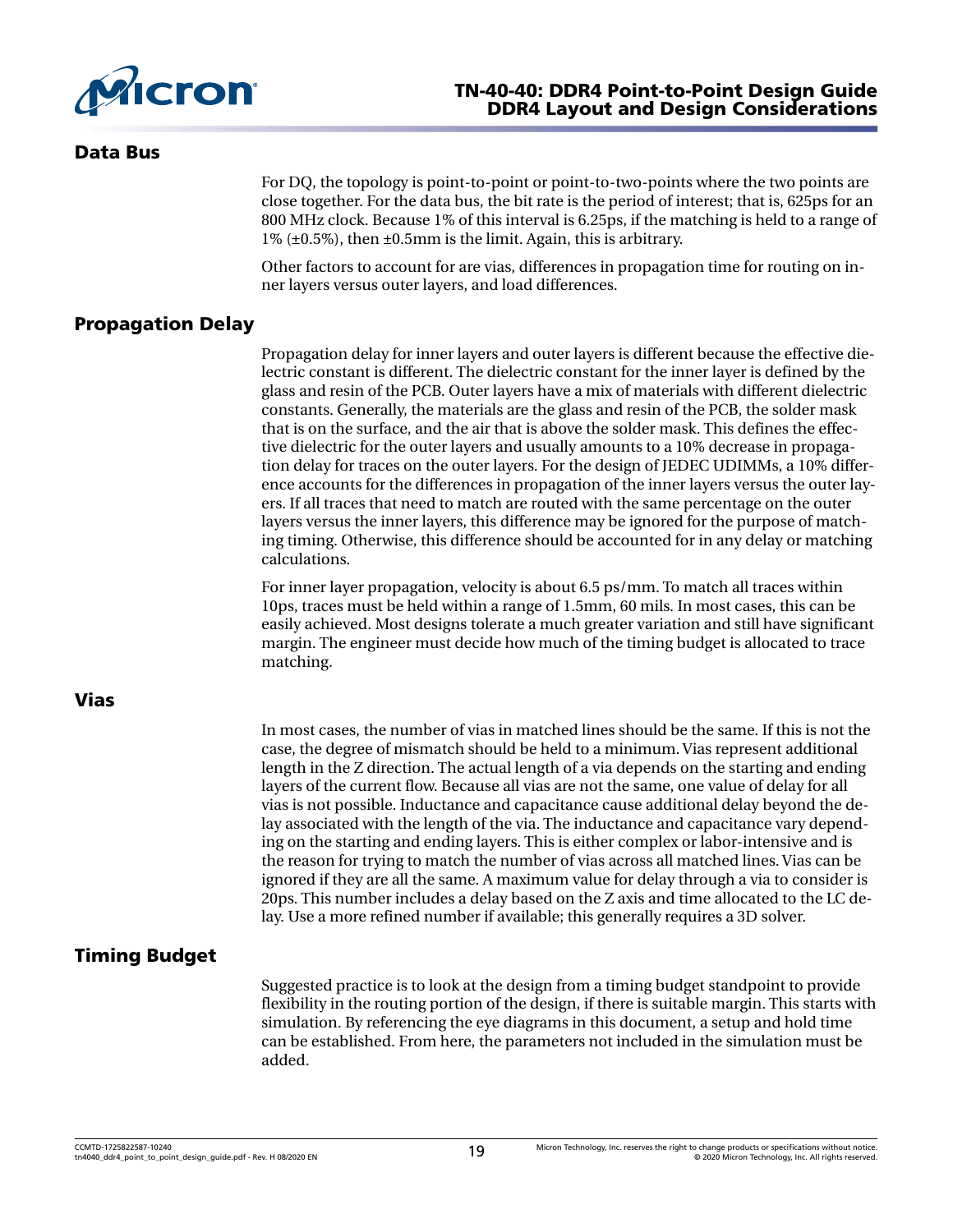

## TN-40-40: DDR4 Point-to-Point Design Guide DDR4 Layout and Design Considerations

Typical routing for DDR4 components requires two internal signal layers, two surface signal layers, and four other layers ( $2V_{DD}$  and  $2V_{SS}$ ) as solid reference planes.

DDR4 memories have  $V_{DD}$  and  $V_{DDQ}$  pins, which are both typically tied to the PCB  $V_{DD}$ plane. Likewise, component V<sub>SS</sub> and V<sub>SSQ</sub> pins are tied to the PCB V<sub>SS</sub> plane. Each plane provides a low-impedance path to the memory devices to deliver  $V_{SSO}$ . Sharing a single plane for both power and ground does not provide strong signal referencing. With careful design, it is possible for a split-plane design to work adequately:

- Designs should continuously reference data bus signals to  $V_{SS}$ .
- CA bus and clock may reference either  $V_{DD}$  or  $V_{SS}$  and should be continuous.
- Signals should never reference  $V_{PP}$ .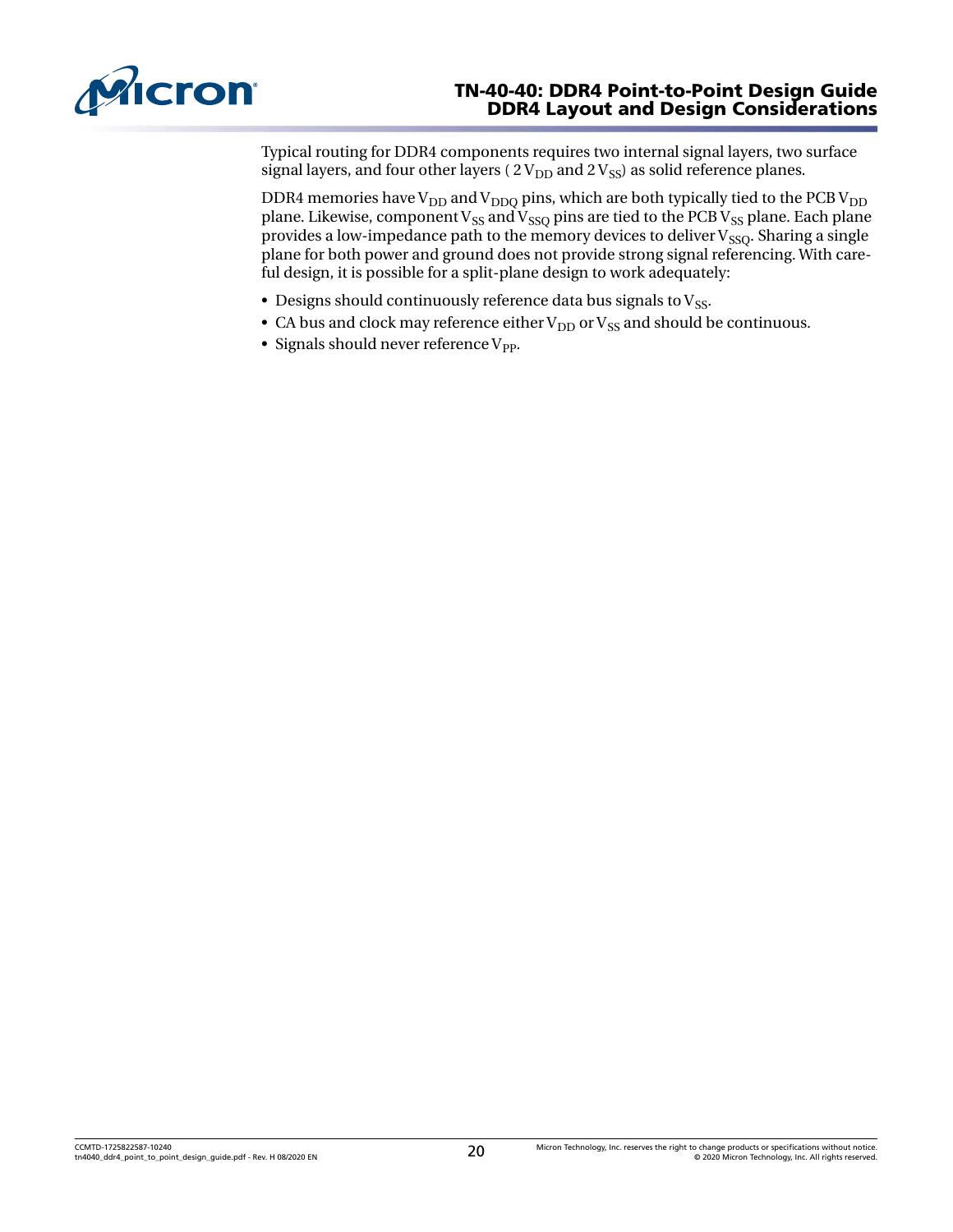

# Drive Strength and Calibration

Matching the driver to the transmission line eliminates reflections that return to the driver to provide cleaner edges and a more open eye. See the [DDR3 Point-to-Point De](https://www.micron.com/resource-details/dab1ddd4-ca80-49d6-8e3e-3e23806309b8)[sign Support technical note](https://www.micron.com/resource-details/dab1ddd4-ca80-49d6-8e3e-3e23806309b8) (TN 41-13) available on micron.com to learn the effects of mismatching a driver to the transmission line.

- DDR4 drive strengths:  $48\Omega$  and  $34\Omega$
- Micron drive strength:  $40Ω$

## Data Bus Topology

The improvements in the controller are reduced skew, improved setup and hold, improved package parasitic, improved calibration, and added adjustment and training features. Not all controllers have these features.

Improvements in the DRAM device are reduced skew, reduced setup and hold, improved package parasitic, improved calibration, and improved support for training.

The terminations are on-die, either in the controller or the DRAM device, with a termination resistance near the transmission line impedance.

# Signal Optimization

- If the PCB is designed with multiple power planes on the same layer of the PCB, avoid routing traces on adjacent layers across the splits on the voltage plane.
- Source DRAM power from a separate power supply rather than sharing power rails with other sub-systems of the design. This will limit the number of outputs on a supply and reduce the potential for ground bounce and other signal integrity issues caused by simultaneously switching outputs (SSO).
- Add low-pass  $V_{REFCA}$  filtering on the controller to improve noise margin.
- Minimize  $V_{REF}$  noise using spacing techniques like those recommended for signals implementing  $V_{REFCA}$ . Maintain a single reference (either ground or  $V_{DD}$ ) between the decoupling capacitor and the DRAM  $V_{REFCA}$  pin. Do not reference some  $V_{REFCA}$  pins to  $V_{DD}$  and others to ground. JEDEC Raw Card designs decouple to  $V_{DD}$ .
- Minimize inter-symbol interference (ISI or unwanted signal distortion) by matching driver impedance with trace impedance.
- Minimize crosstalk by isolating sensitive bits, such as strobes, by maintaining the same reference plane along the signal path for effective current return. Avoid discontinuous or broken reference planes. Provide adequate spacing adjacent to the sensitive signal paths.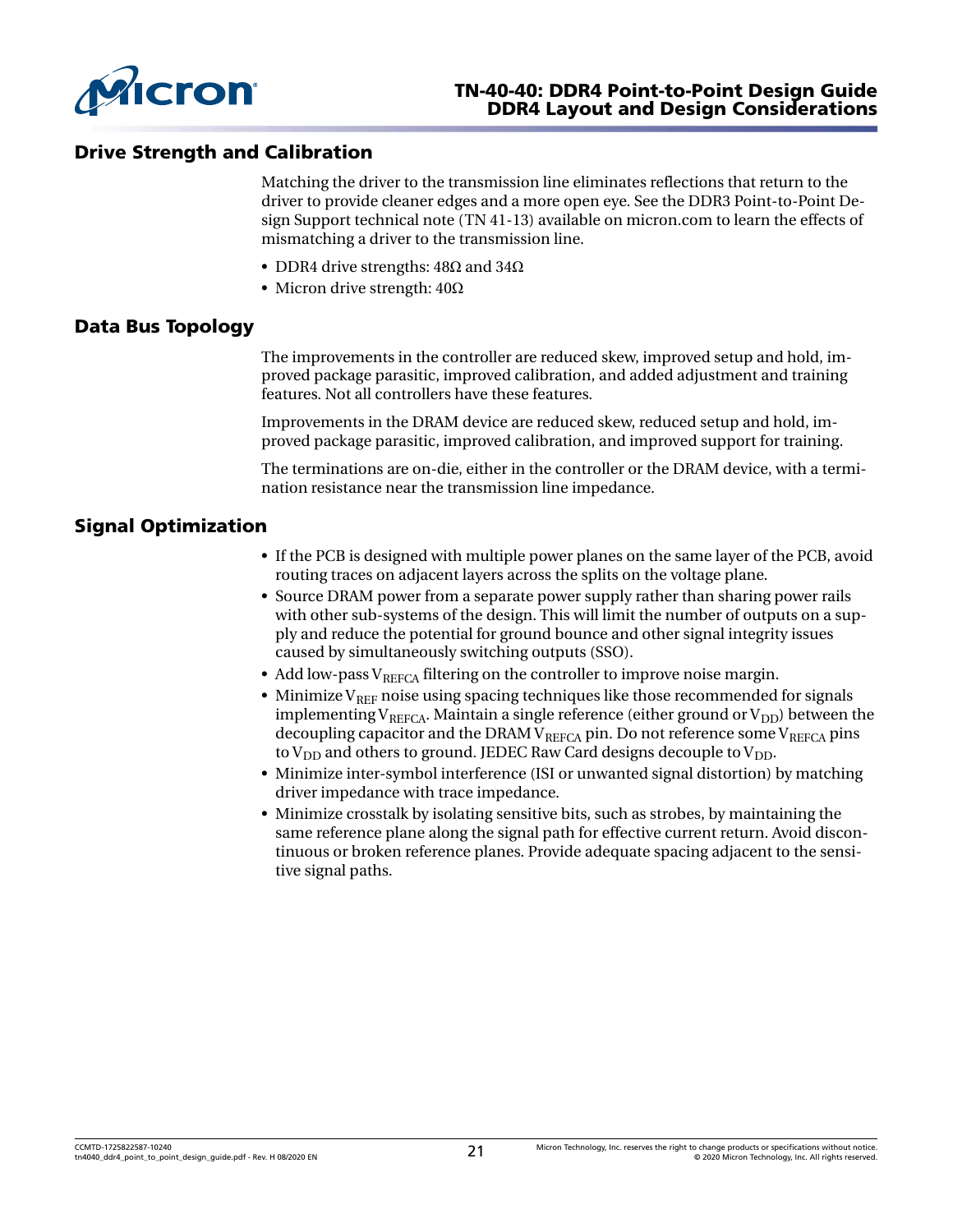

# Simulations

For a new or revised design, Micron strongly recommends simulating I/O performance at regular intervals (pre- and post- layout for example). Optimizing an interface through simulation can help decrease noise and increase timing margins before building prototypes. Issues are often resolved more easily when found in simulation, as opposed to those found later that require expensive and time-consuming board redesigns or factory recalls.

Micron has created many types of simulation models to match the different tools in use. Component simulation models currently on micron.com include IBIS, Verilog, and Hspice. Verifying all simulated conditions is impractical, but there are a few key areas to focus on: DC levels, signal slew rates, undershoot, overshoot, ringing, and waveform shape.

Also, it is extremely important to verify that the design has sufficient signal-eye openings to meet both timing and AC input voltage levels. For additional general information on the simulation process see the [DDR4 SDRAM Point-to-Point Simulation Process](https://www.micron.com/resource-details/93347ad8-7101-43d7-9fce-fb69bfa397a3) [technical note \(TN 46-11\) a](https://www.micron.com/resource-details/93347ad8-7101-43d7-9fce-fb69bfa397a3)vailable on micron.com.

# DDR4 Subsystem Attributes and Assumptions

| <b>Subsystem Component</b> | <b>Name</b>                  | <b>Description</b>                                                                          |  |  |  |
|----------------------------|------------------------------|---------------------------------------------------------------------------------------------|--|--|--|
| <b>Physical Bus</b>        |                              |                                                                                             |  |  |  |
| Data                       | DQ/DQS/DM                    | 3200 Mb/s (DDR)                                                                             |  |  |  |
| Command/Address            | CA                           | 1600 Mb/s (SDR)                                                                             |  |  |  |
| Clock                      | CK/CK#                       | 1600 MHz                                                                                    |  |  |  |
| <b>Bus Operations</b>      |                              |                                                                                             |  |  |  |
| <b>READ</b>                | <b>READ</b>                  |                                                                                             |  |  |  |
| <b>WRITE</b>               | <b>WRITE</b>                 |                                                                                             |  |  |  |
| <b>Data Bus Topology</b>   |                              |                                                                                             |  |  |  |
| Configuration              | Point-to-point               |                                                                                             |  |  |  |
| <b>Trace</b>               | Mean length                  | 5, 15, 25, 35, 45, and 60mm                                                                 |  |  |  |
|                            | Width (min)                  | ~0.1mm for Zo ~40 $\Omega$ to 50 $\Omega$                                                   |  |  |  |
|                            | Spacing (min)                | ~0.2mm with a dialectric thickness of 0.08mm (3 mils)<br>for Zo ~40 $\Omega$ to 50 $\Omega$ |  |  |  |
| PCB                        | Stackup, 8-layer (4 signals) | Target: Zo ~45 $\Omega$ to 55 $\Omega$ (FR4)                                                |  |  |  |

#### Table 10: DDR4 Bus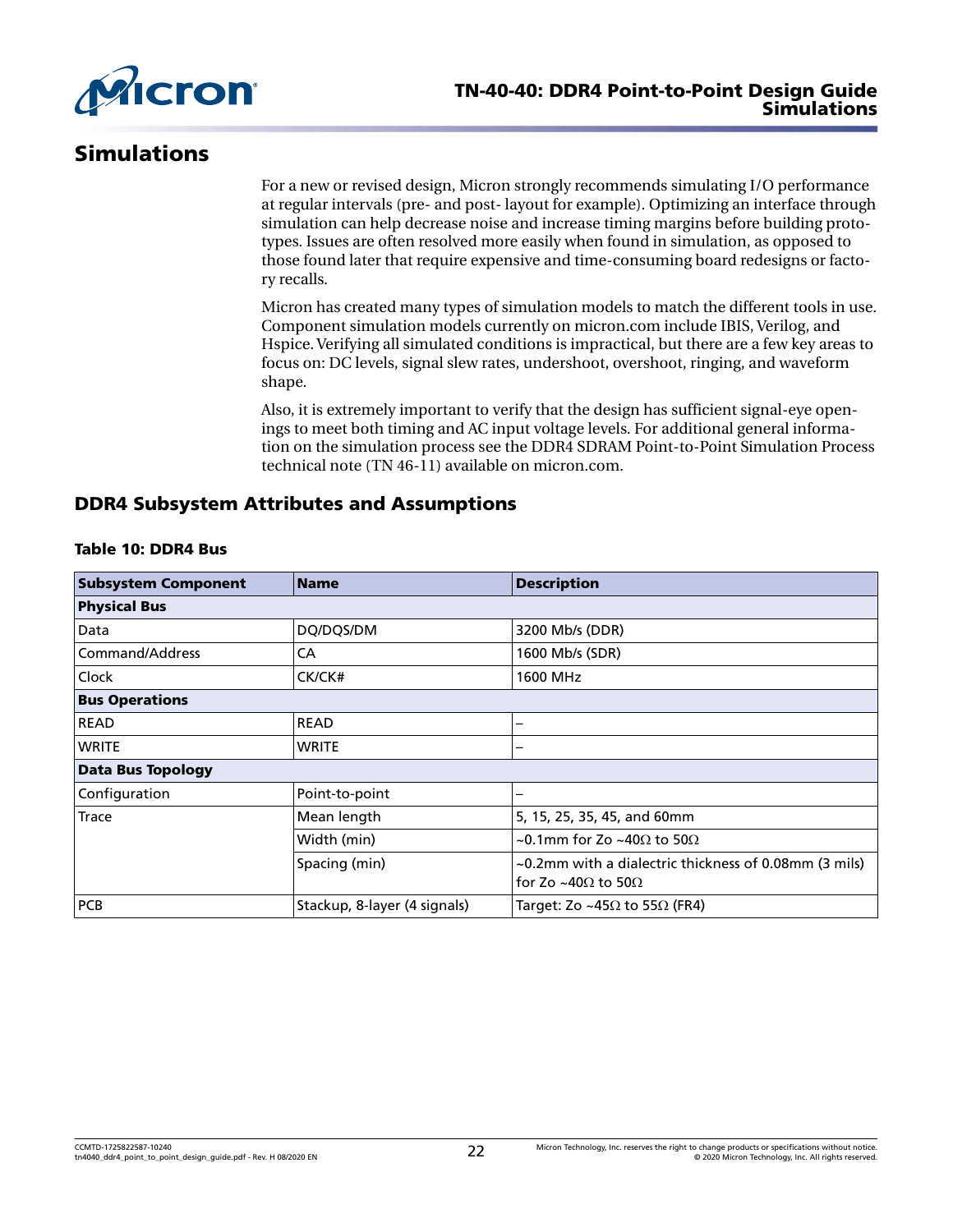

# Simulation Setup and Models

- Physical bus: Data at 3200 Mb/s DDR
- Bus operation: Read
- Configuration: Point to 1 Point
- PCB model: Hspice frequency dependent W-element model with 10 coupled lines
- PCB target impedance:  $50\Omega \pm 10\%$
- Controller input capacitance load: 1.5pF (value from Controller IBIS model from MTK)
- Byte simulated: DQ0, DQ1,….DQ7, DQS0/DQS0# which has highest package crosstalk
- Eye measurement method: Aperture DC window ( $V_{REF}$  ±50mV) with  $V_{REF}$  centering
- Pass/Fail criteria: Aperture DC ≥70% UI, voltage margin ≥100mV, overshoot ≤200mV

# Typical Configuration

#### Figure 13: Typical 2GB x 4 Configuration

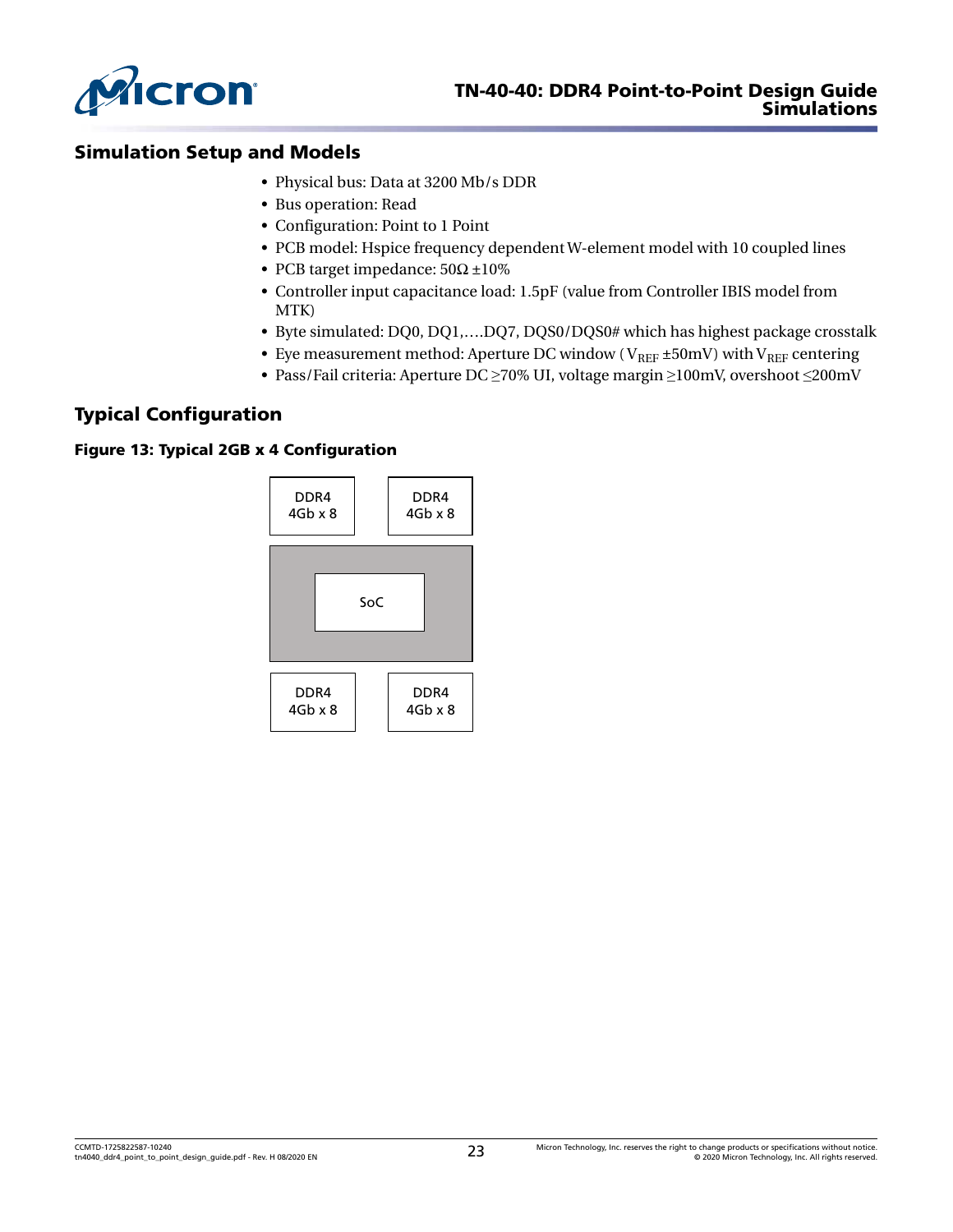

# 2GB DDR4 Read-Only Subsystem



## Figure 14: Data Bus – ~4 DQ Channels of x8 per Component (1 Rank [CS] per Channel)

# PCB Stackup

#### Figure 15: PCB Stackup – Example of 8 Layers (4 Signal, 4 Power Planes)

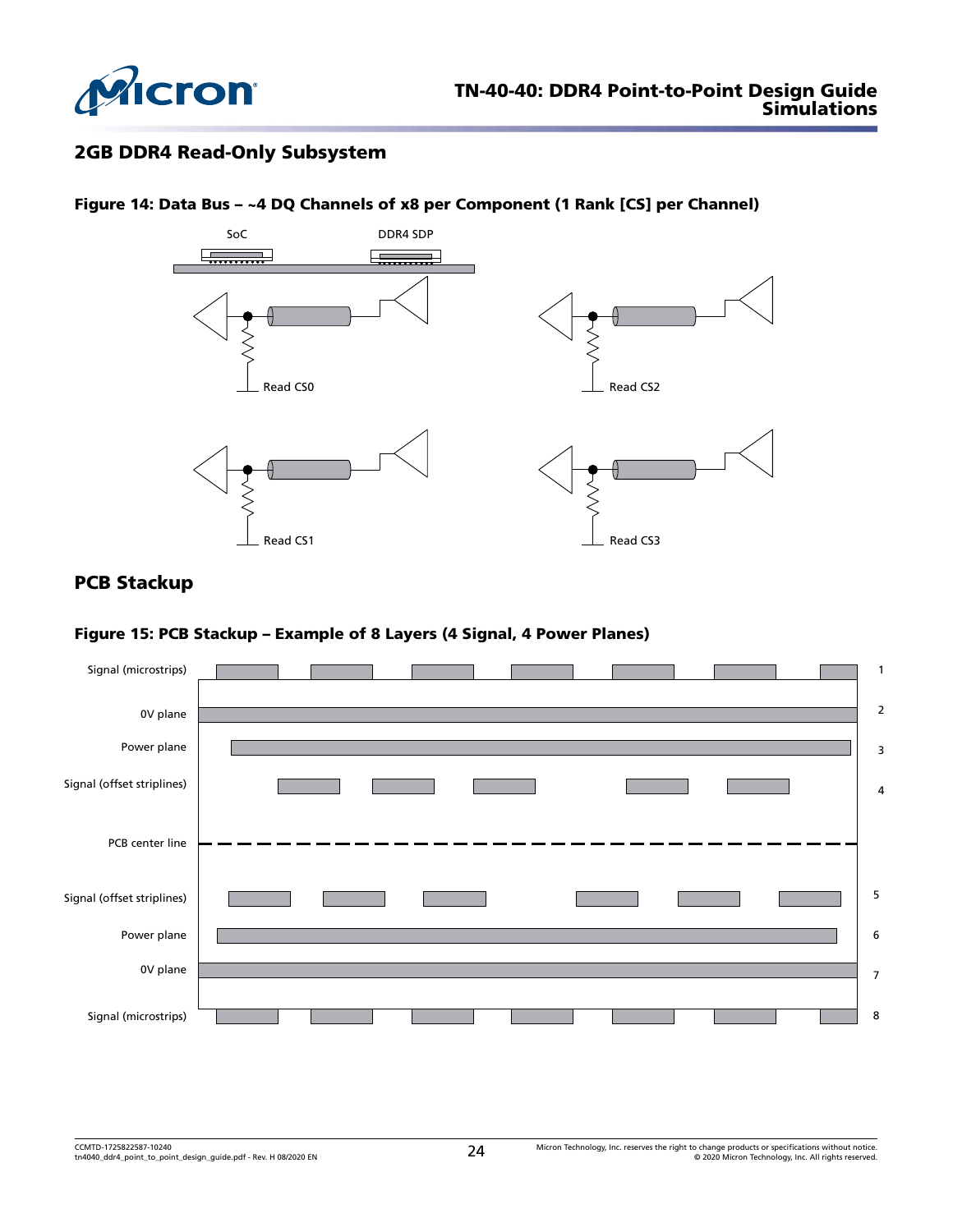

# Eye Diagrams With DRAM  $R_{ON} = 48\Omega$ , Controller ODT = 120 $\Omega$

#### Figure 16: MB Length = 5mm



#### Figure 17: MB Length = 10mm



#### Figure 18: MB Length = 20mm

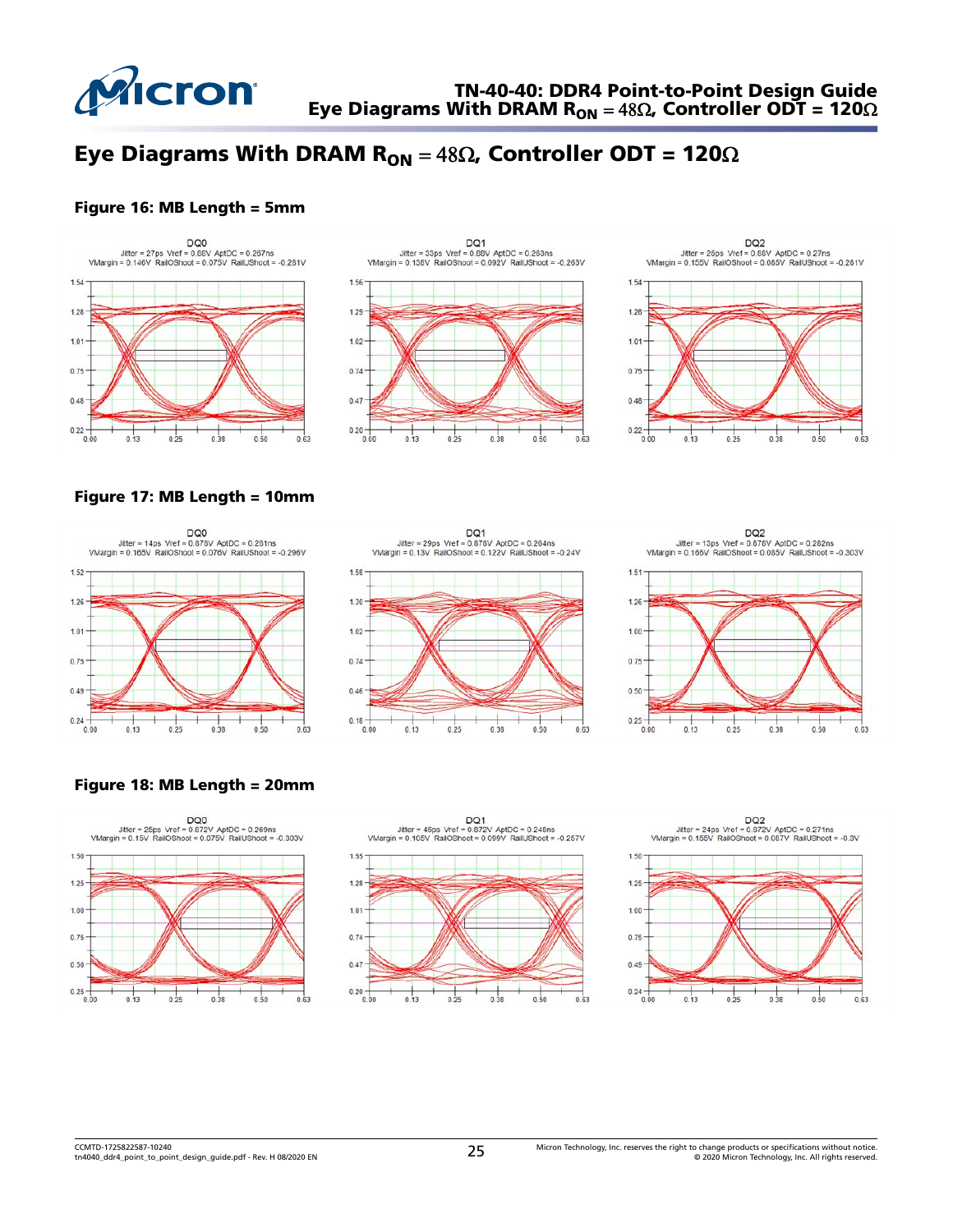

# TN-40-40: DDR4 Point-to-Point Design Guide Eye Diagrams With DRAM R<sub>ON</sub> = 48 $\Omega$ , Controller ODT = 120 $\Omega$

#### Figure 19: MB Length = 30mm







Figure 20: MB Length = 40mm











## Figure 21: MB Length = 50mm







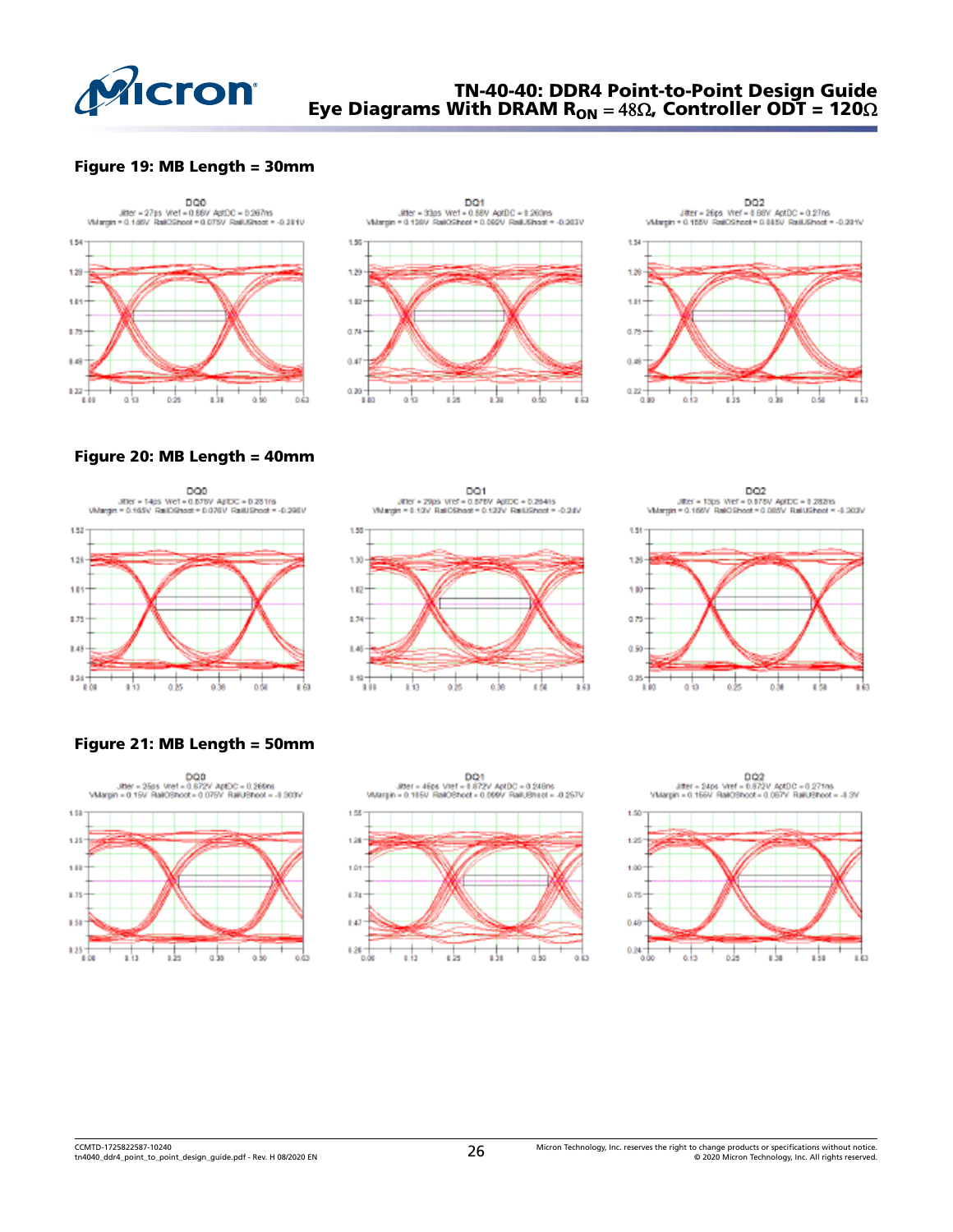

# Data Read R<sub>ON</sub> and ODT Recommendations

#### Table 11: Recommendations- DRAM Driver Impedance and Controller ODT Settings

| <b>DRAM</b>                            | <b>Controller</b>                      |                        |               | Package-Z         | <b>Mother</b>  | <b>Memory</b> |  |  |  |  |
|----------------------------------------|----------------------------------------|------------------------|---------------|-------------------|----------------|---------------|--|--|--|--|
| (Driver) R <sub>ON</sub><br><b>ODT</b> |                                        | <b>V<sub>DDO</sub></b> | <b>Memory</b> | <b>Controller</b> | <b>Board Z</b> | <b>PVT</b>    |  |  |  |  |
| <b>Mother Board Length: 5 to 10mm</b>  |                                        |                        |               |                   |                |               |  |  |  |  |
| 34                                     | 34, 40, 48, 60, 80, 120                | 1.26                   | 54            | 54                | 55             | Slow          |  |  |  |  |
| 40                                     | 34, 40, 48, 60, 80, 120, 240           | 1.26                   | 54            | 54                | 55             | Slow          |  |  |  |  |
| 48                                     | 34, 40, 48, 60, 80, 120, 240, Off      | 1.26                   | 54            | 54                | 55             | Slow          |  |  |  |  |
|                                        | <b>Mother Board Length: 11 to 20mm</b> |                        |               |                   |                |               |  |  |  |  |
| 34                                     | 34, 40, 48, 60, 80, 120                | 1.26                   | 54            | 54                | 55             | Slow          |  |  |  |  |
| 40                                     | 34, 40, 48, 60, 80, 120, 240           | 1.26                   | 54            | 54                | 55             | Slow          |  |  |  |  |
| 48                                     | 34, 40, 48, 60, 80, 120, 240, Off      | 1.26                   | 54            | 54                | 55             | Slow          |  |  |  |  |
| Mother Board Length: 21 to 30mm        |                                        |                        |               |                   |                |               |  |  |  |  |
| 34                                     | 34, 40, 48, 60, 80, 120                | 1.26                   | 54            | 54                | 55             | Slow          |  |  |  |  |
| 40                                     | 34, 40, 48, 60, 80, 120, 240           | 1.26                   | 54            | 54                | 55             | Slow          |  |  |  |  |
| 48                                     | 34, 40, 48, 60, 80, 120, 240, Off      | 1.26                   | 54            | 54                | 55             | Slow          |  |  |  |  |
| Mother Board Length: 31 to 40mm        |                                        |                        |               |                   |                |               |  |  |  |  |
| 34                                     | 34, 40, 48, 60, 80, 120                | 1.26                   | 54            | 54                | 55             | Slow          |  |  |  |  |
| 40                                     | 34, 40, 48, 60, 80, 120, 240           | 1.26                   | 54            | 54                | 55             | Slow          |  |  |  |  |
| 48                                     | 34, 40, 48, 60, 80, 120, 240, Off      | 1.26                   | 54            | 54                | 55             | Slow          |  |  |  |  |
| <b>Mother Board Length: 41 to 50mm</b> |                                        |                        |               |                   |                |               |  |  |  |  |
| 34                                     | 34, 40, 48, 60, 80, 120                | 1.26                   | 54            | 54                | 55             | Slow          |  |  |  |  |
| 40                                     | 34, 40, 48, 60, 80, 120, 240           | 1.26                   | 54            | 54                | 55             | Slow          |  |  |  |  |
| 48                                     | 34, 40, 48, 60, 80, 120, 240, Off      | 1.26                   | 54            | 54                | 55             | Slow          |  |  |  |  |
| Mother Board Length: 51 to 60mm        |                                        |                        |               |                   |                |               |  |  |  |  |
| 34                                     | 34, 40, 48, 60, 80, 120                | 1.26                   | 54            | 54                | 55             | Slow          |  |  |  |  |
| 40                                     | 34, 40, 48, 60, 80, 120, 240           | 1.26                   | 54            | 54                | 55             | Slow          |  |  |  |  |
| 48                                     | 34, 40, 48, 60, 80, 120, 240, Off      | 1.26                   | 54            | 54                | 55             | Slow          |  |  |  |  |

Notes: 1. Passing criteria: Aperture DC >= 70%; Voltage margin >= 100mV; Overshoot <= 200mV.

2. Based on simulation optimum signal integrity is achieved with controller ODT of 34Ω, 40Ω, 48Ω, 60Ω, or 80Ω.

3. Controller ODT of 120Ω, 240Ω, or Off yields acceptable signal integrity with recommended drive strength; therefore, these controllers are recommended in case the weaker ODT is beneficial, such as in the need to minimize power consumption.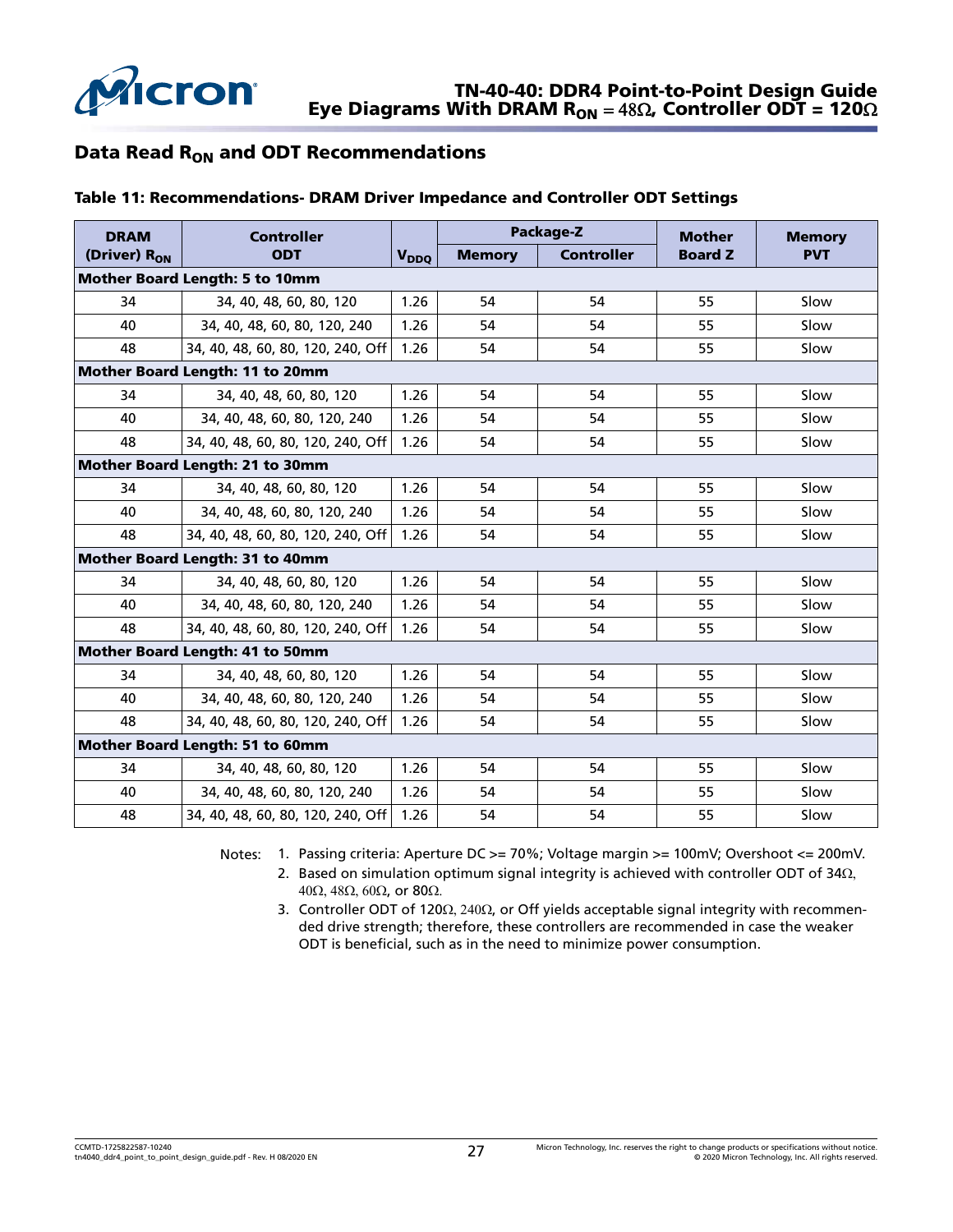

# 4-Layer Design Recommendations



#### Figure 22: PCB Stackup—Example of 4 Layers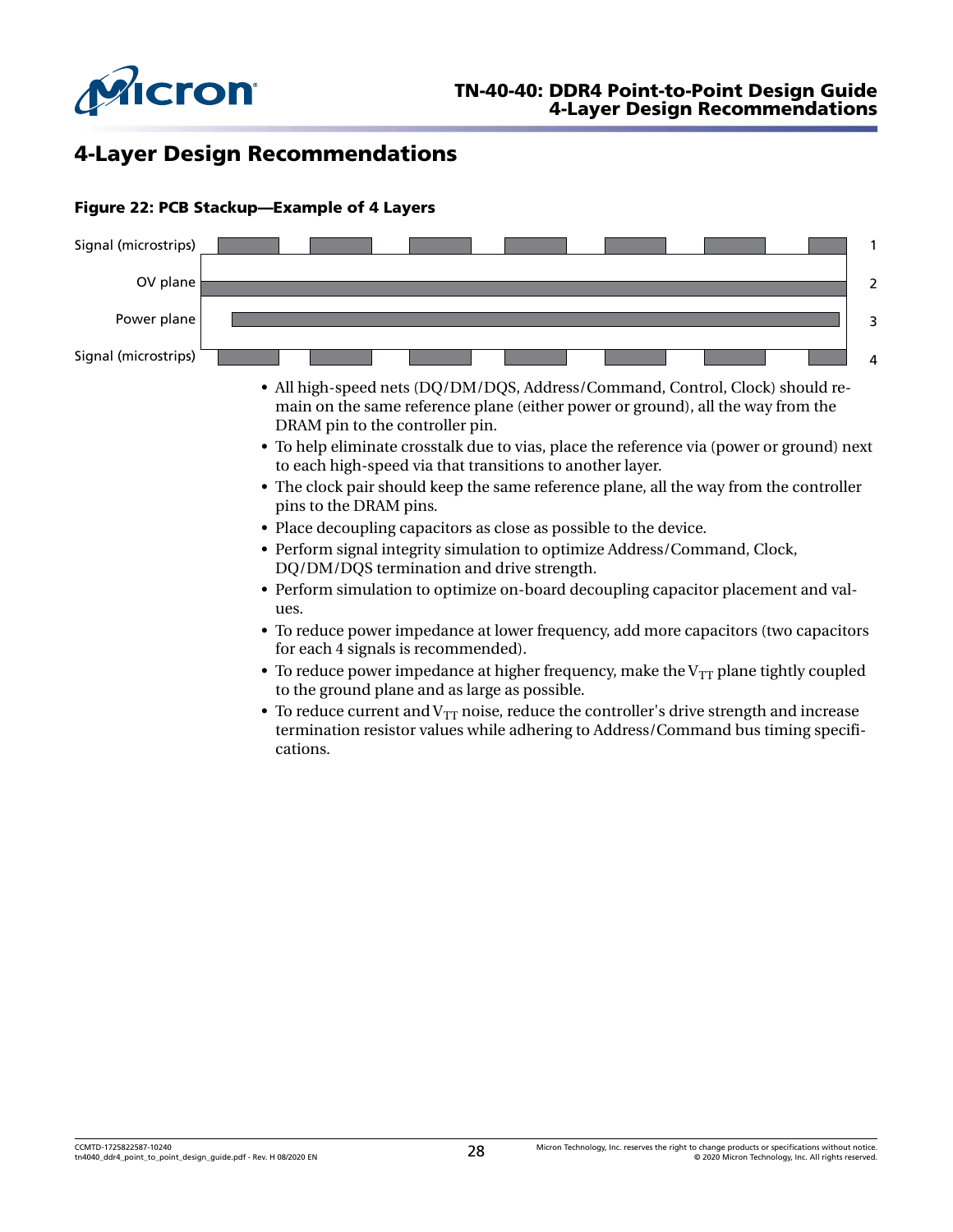

# Pin Connection Guidance

The following table provides general guidance for the connection of each ball of the DRAM to the controller. Some balls are not required depending on the design. It is up to the designer to ensure all the necessary connections are made.

#### Table 12: Pin Details

| Pin                                | <b>Type</b> | <b>If Unused</b>                                                                                                                                                                                                                                                                                                                                                                                                                                                                                                                                                                                                                                                                                                                                                                                                                                                                                                                                            | <b>If Connected</b>                                                                                                                                                                                                                                                                |  |  |  |
|------------------------------------|-------------|-------------------------------------------------------------------------------------------------------------------------------------------------------------------------------------------------------------------------------------------------------------------------------------------------------------------------------------------------------------------------------------------------------------------------------------------------------------------------------------------------------------------------------------------------------------------------------------------------------------------------------------------------------------------------------------------------------------------------------------------------------------------------------------------------------------------------------------------------------------------------------------------------------------------------------------------------------------|------------------------------------------------------------------------------------------------------------------------------------------------------------------------------------------------------------------------------------------------------------------------------------|--|--|--|
| $DM_n$<br>DBI_n<br>TDQS_t<br>LDM_n | $UO$        | x4 DRAM designs: Ensure DM, DBI, and TDQS<br>are disabled in mode registers and pins are left-<br>floating. x4 DRAM devices do not use DBI, DM,<br>or TDQS.                                                                                                                                                                                                                                                                                                                                                                                                                                                                                                                                                                                                                                                                                                                                                                                                 | x4 DRAM designs: Not used                                                                                                                                                                                                                                                          |  |  |  |
| LDBI_n                             |             | x8 DRAM designs: DM, DBI, and TDQS can be<br>used on x8 DDR4 DRAM; however, when audit-<br>ing mode register commands via logic analyzer,<br>Micron has not seen these features used by pop-<br>ular controllers. The customer should make their<br>own determination of the controller's use of<br>these features. TDQS is often utilized when x4-<br>and x8-based DIMMs are mixed in a channel. For<br>a memory-down solution, it is unlikely that<br>TDQS would be needed. In that case DM, DBI,<br>TDQS modes should be disabled in the appropri-<br>ate mode registers and this pin should be left to<br>float along with TDQS_c. If x4 and x8 devices<br>are to be mixed in the same channel, TDQS_t<br>and TDQS_c must be connected and enabled in<br>mode registers as outlined in the specification.<br>x16 DRAM designs: UDM_n, LDM_n, UDBI_n,<br>and LDBI n can be utilized on x16 devices. DBI<br>and DM are not typically used by popular DDR4 | x8 DRAM designs: May be connected directly<br>to the controller. Series R may not be needed. <sup>1</sup><br>Note: TDQS_t and TDQS_c are only used on x8<br>devices.<br>x16 DRAM designs: May be connected directly<br>to the controller. Series R may not be needed. <sup>1</sup> |  |  |  |
|                                    |             | memory controllers, as mentioned in the cell<br>above. Ensure that these modes are disabled in<br>mode registers and that the pins are left float-<br>ing.                                                                                                                                                                                                                                                                                                                                                                                                                                                                                                                                                                                                                                                                                                                                                                                                  |                                                                                                                                                                                                                                                                                    |  |  |  |
| TDQS_c                             | Output      | Float if TDQS feature is disabled.                                                                                                                                                                                                                                                                                                                                                                                                                                                                                                                                                                                                                                                                                                                                                                                                                                                                                                                          | TDQS_t and TDQS_c are only used on x8 devices.                                                                                                                                                                                                                                     |  |  |  |
| PAR                                | Input       | If the CA parity feature is not used, disable it via<br>MR5 and float pin.                                                                                                                                                                                                                                                                                                                                                                                                                                                                                                                                                                                                                                                                                                                                                                                                                                                                                  | If CA parity feature is used, terminate through<br>33-39 or 47 $\Omega$ resistor to V <sub>TT</sub> .                                                                                                                                                                              |  |  |  |
| <b>TEN</b>                         | Input       | If the TEN feature is not used, connect directly<br>to ground.                                                                                                                                                                                                                                                                                                                                                                                                                                                                                                                                                                                                                                                                                                                                                                                                                                                                                              | If the TEN feature is used, connect the pin to<br>ground through a $1000Ω$ pull-down resistor.                                                                                                                                                                                     |  |  |  |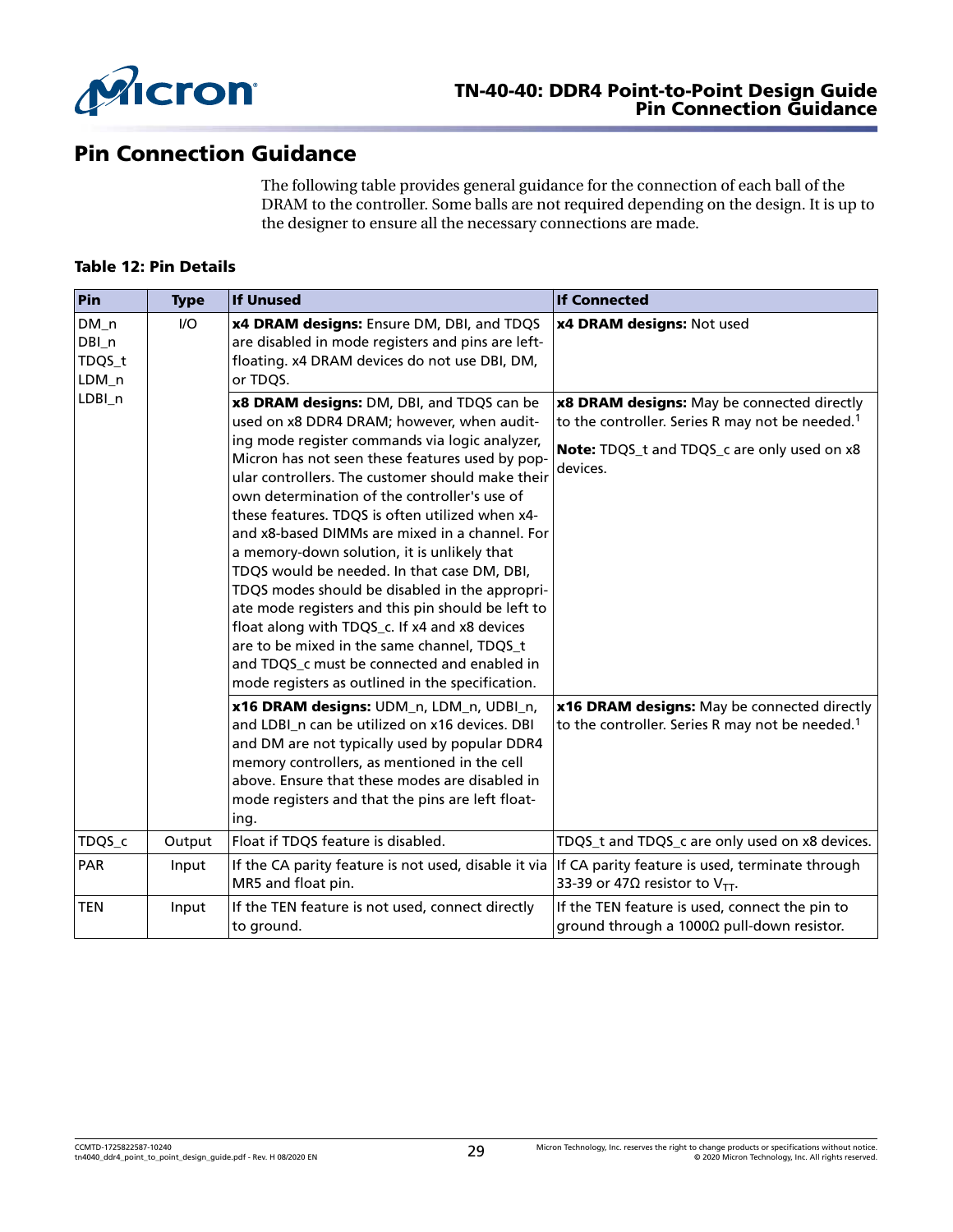

#### Table 12: Pin Details (Continued)

| Pin                              | <b>Type</b> | <b>If Unused</b>                                                                                                                                                                                                                                                                                                                                                                                                             | <b>If Connected</b>                                                                                                                                                                                                                                                                                                                                                                                                                                                                                                                                                                                                                                                                                                                                                 |  |  |  |  |
|----------------------------------|-------------|------------------------------------------------------------------------------------------------------------------------------------------------------------------------------------------------------------------------------------------------------------------------------------------------------------------------------------------------------------------------------------------------------------------------------|---------------------------------------------------------------------------------------------------------------------------------------------------------------------------------------------------------------------------------------------------------------------------------------------------------------------------------------------------------------------------------------------------------------------------------------------------------------------------------------------------------------------------------------------------------------------------------------------------------------------------------------------------------------------------------------------------------------------------------------------------------------------|--|--|--|--|
| ALERT_n                          | Output      | If CA parity, write CRC and connectivity test<br>modes are not used, ALERT_n may float. Write<br>CRC should be disabled in MR2 and CA parity<br>should be disabled in MR5. The TEN pin should<br>be connected directly to ground.                                                                                                                                                                                            | If CA parity and write CRC or a connectivity test<br>is used, the ALERT_n pin must be pulled high<br>through a pull-up resistor. A first-order evalua-<br>tion of the required pull-up resistor value can<br>be determined based on $V_{\parallel L}$ max of the device<br>monitoring the ALERT_n pin and the amount of<br>sinking current at $V_{\parallel L}$ max (available from<br>ALERT_n curves in the IBIS model for the DRAM<br>device). ALERT_n is an open-drain output. Multi-<br>ple devices can be connected together with a<br>pull-up at the end. When the DRAM device is in<br>connectivity test mode (TEN), ALERT_n is an in-<br>put, and test program controller must also be<br>able to drive this pull-up (as an input, TEN is<br>CMOS 20%/80%). |  |  |  |  |
| ODT                              | Input       | For a single-rank point-to-point design, the ODT<br>pin may not be necessary. RTT_WR may be suffi-<br>cient and will provide termination as set in MR2<br>during writes regardless of ODT pin status. The<br>ODT pin may float and RTT_nom and RTT_park<br>can be disabled in MR1 and MR5 respectively.                                                                                                                      | For a multi-rank design, a more complicated<br>ODT scheme may be needed to use the ODT pin.<br>Connect ODT balls through 33-39 or 47Ω resistor<br>to $V_{TT}$ . See address line recommendations.                                                                                                                                                                                                                                                                                                                                                                                                                                                                                                                                                                   |  |  |  |  |
| DQ                               | $UO$        | Unused DQ should be allowed to float. If only<br>one of two bytes of a x16 device is used, assign<br>the lower byte for data transfers and allow the<br>upper byte to float.                                                                                                                                                                                                                                                 | See Note 1.                                                                                                                                                                                                                                                                                                                                                                                                                                                                                                                                                                                                                                                                                                                                                         |  |  |  |  |
| <b>DQS</b>                       | I/O         | Must be connected                                                                                                                                                                                                                                                                                                                                                                                                            | See Note 1.                                                                                                                                                                                                                                                                                                                                                                                                                                                                                                                                                                                                                                                                                                                                                         |  |  |  |  |
| UDQS_t<br>UDQS_c                 | $UO$        | The only time a DQS strobe (true and compli-<br>ment) should not be used is when the upper<br>byte of a x16 device is not used. When the up-<br>per DQS strobe is not used, the UDQS_t should<br>be connected to either V <sub>DDQ</sub> or V <sub>SS</sub> / V <sub>SSQ</sub> via a<br>resistor in the 200Ω range. The UDQS_c should<br>be connected to the opposite rail via a resistor<br>in the same 200 $\Omega$ range. | See Note 1.                                                                                                                                                                                                                                                                                                                                                                                                                                                                                                                                                                                                                                                                                                                                                         |  |  |  |  |
| UDM_n                            | Input       | x16 DRAM designs only: UDM_n, LDM_n, UD-  -                                                                                                                                                                                                                                                                                                                                                                                  |                                                                                                                                                                                                                                                                                                                                                                                                                                                                                                                                                                                                                                                                                                                                                                     |  |  |  |  |
| UDBI_n                           | $UO$        | BI_n, and LDBI_n can be used on x16 devices.<br>DBI and DM are not typically used by Intel and<br>AMD, as mentioned above. Ensure that these<br>modes are disabled in mode registers and that<br>the pins are left floating.                                                                                                                                                                                                 |                                                                                                                                                                                                                                                                                                                                                                                                                                                                                                                                                                                                                                                                                                                                                                     |  |  |  |  |
| C0/CKE1<br>$C1/CS1_n$<br>C2/ODT1 | Input       | These pins are not used on single-die package<br>(SDP) devices and can be left to float.                                                                                                                                                                                                                                                                                                                                     | For dual-die package (DDP) devices, use<br>CKE1, CS1_n, and ODT1 as directed by the data<br>sheet. For 3DS-2H, use C0 and float C1 and C2.<br>For 3DS-4H, use C0 and C1 and float C2. For<br>3DS-8H, use C0, C1, and C2. Terminate through<br>33-39 or 47 $\Omega$ resistor to V <sub>TT</sub> . See address.                                                                                                                                                                                                                                                                                                                                                                                                                                                       |  |  |  |  |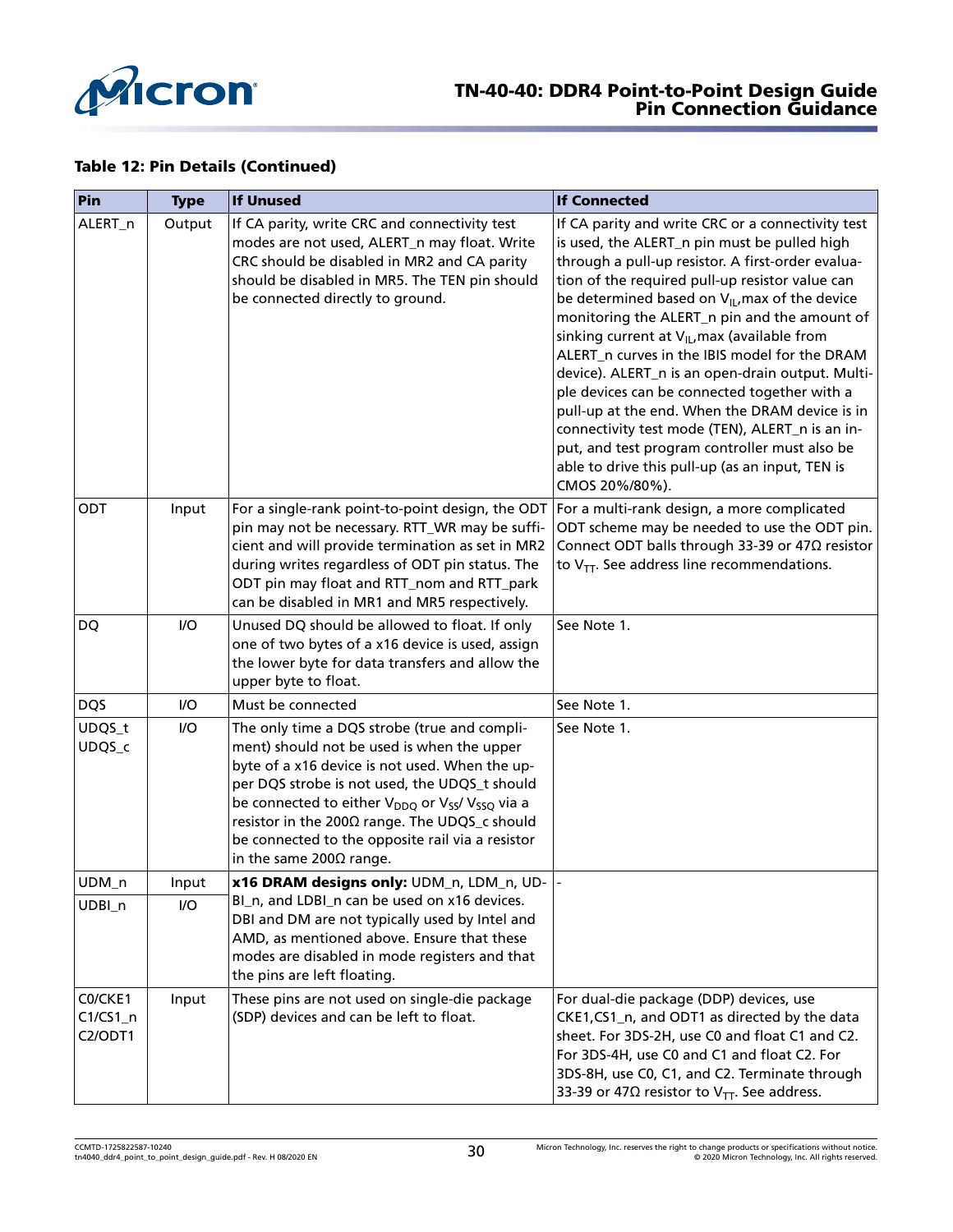

#### Table 12: Pin Details (Continued)

| Pin                                                                                           | <b>Type</b> | <b>If Unused</b>                                                                                                                                                                                                                                                                                  | <b>If Connected</b>                                                                                                                                                                                                                                                                                                                                                                          |
|-----------------------------------------------------------------------------------------------|-------------|---------------------------------------------------------------------------------------------------------------------------------------------------------------------------------------------------------------------------------------------------------------------------------------------------|----------------------------------------------------------------------------------------------------------------------------------------------------------------------------------------------------------------------------------------------------------------------------------------------------------------------------------------------------------------------------------------------|
| RESET_n                                                                                       | Input       | N/A                                                                                                                                                                                                                                                                                               | RESET_n must be maintained at 0.2 x $V_{DD}$ while<br>power rails ramp up; therefore, RESET_n must<br>be tied to V <sub>SS</sub> through a pull-down resistor.                                                                                                                                                                                                                               |
| LDQS                                                                                          | $UO$        | x16 DRAM designs only: LDQS_t and LDQS_c<br>are only available on x16 devices and should al-<br>ways be connected.                                                                                                                                                                                |                                                                                                                                                                                                                                                                                                                                                                                              |
| VREFCA                                                                                        | Supply      | $V_{REFCA}$ should be generated via a voltage divider  -<br>rather than a termination regulator. Although<br>using a termination regulator may be adequate,<br>a voltage divider on $V_{DD}$ ensures that any<br>change in V <sub>DD</sub> is met with the same change in<br>V <sub>REFCA</sub> . |                                                                                                                                                                                                                                                                                                                                                                                              |
| <b>Address</b><br><b>RAS</b><br>CAS<br><b>WE</b><br>$CS_n$<br>BA<br>BG<br>ACT_n<br><b>CKE</b> | Input       | N/A                                                                                                                                                                                                                                                                                               | Each address line in a multi-device configuration<br>should use fly-by routing with series termina-<br>tion to $V_{TT}$ at the end of the net. Termination<br>resistor values between 30-39 or 47 $\Omega$ should be<br>adequate. If lower or higher values occur, Mi-<br>cron requires the customer to simulate the<br>method used to obtain that value to ensure op-<br>timum termination. |
| CK_t<br>$CK_c$                                                                                | Input       | N/A                                                                                                                                                                                                                                                                                               | If simulations determine that AC termination is<br>needed, terminate CK_t and CK_c through ap-<br>proximately 36Ω series resistors and a .01uF ca-<br>pacitor to $V_{DD}$ . A single approximately 36 $\Omega$ resis-<br>tor in parallel across CK_t and CK_c may also be<br>adequate.                                                                                                       |
| <b>ZQ</b>                                                                                     | Reference   | Must be connected                                                                                                                                                                                                                                                                                 | Must be connected to an external 240 $\Omega$ ±1% re-<br>sistor                                                                                                                                                                                                                                                                                                                              |

- Note: 1. Series resistors on DQ and DQS are meant to dampen reflections due to channel stubs.
	- If a single DRAM device is on a DQ, no series resistor is required.
	- If two DRAM devices are mounted in alignment with balls facing each other on opposite sides of a PCB, the via is adjacent to the DQ pin and the mirrored DQ pin of the secondary side. A series resistor may not be required.
	- If two devices are adjacent on the same side of a PCB, the DQ should be a T topology where the length from "T" to the via at the DRAM pin is matched to each side. A series resistor may not be required because the stub should be relatively short.
		- If the stubs from the split are long or of different length, simulations must be performed to quantify data eyes at the controller and DRAM device in order to determine the necessity of termination and the values of the resistors.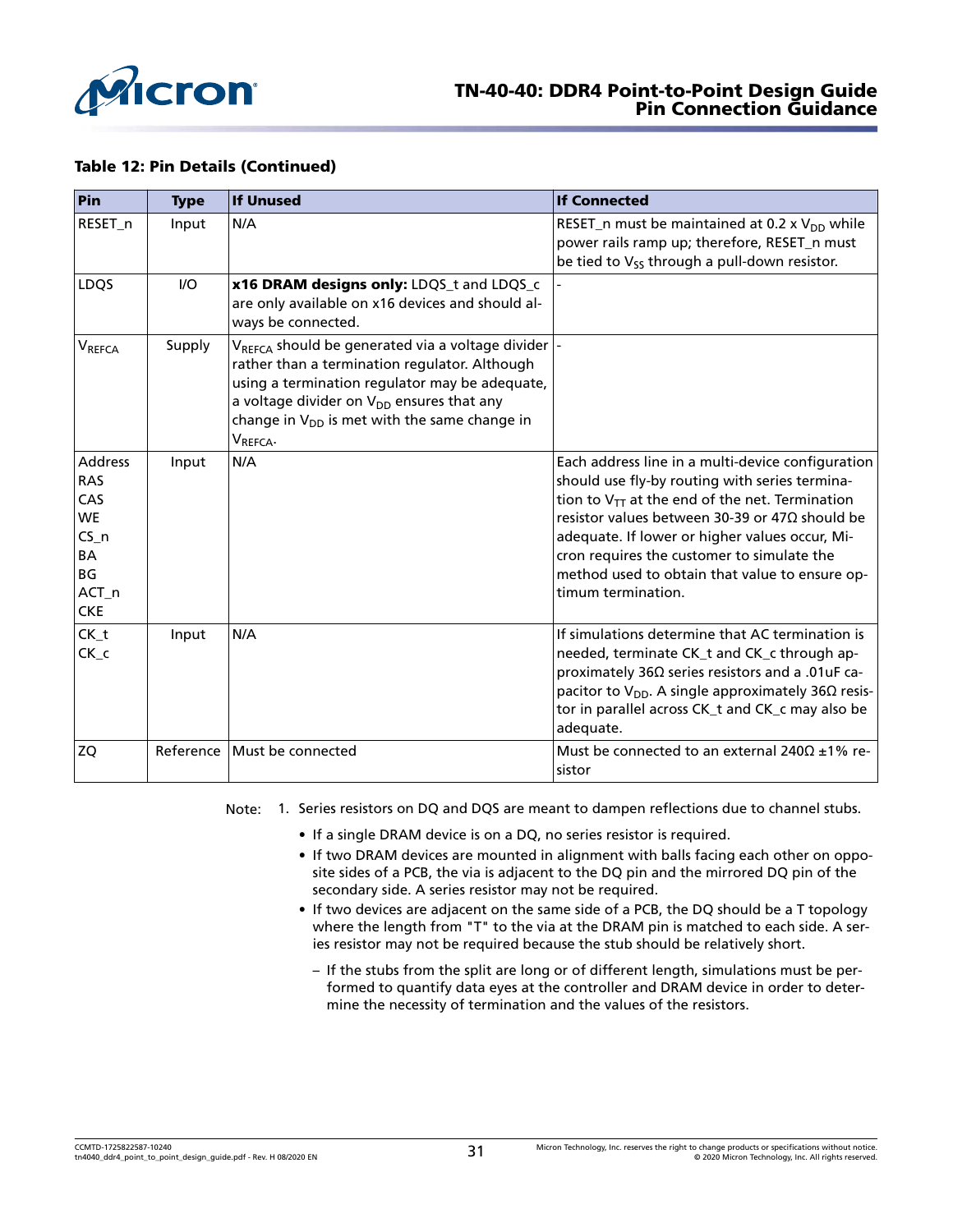

# JEDEC DDP – Single Rank x16

A DDP composed of two x8s in a single rank improves the internal timing performance of the x16 configuration device. Some pins differ between the SDP and the DDP packages, but board design recommendations below support both SDP and DDP devices.

Figure 23: Device Performance – Two ×8s in a Board Space of One ×16



#### Table 13: JEDEC ×16 DDP Pin-Out

|     | <b>DDP and SDP Symbols</b> |                             |                         |                          | <b>DDP and SDP Symbols</b> |                          |            | DDP Symbols (x16) |                       |                    | SDP Symbols (x16)       |                  |                    |
|-----|----------------------------|-----------------------------|-------------------------|--------------------------|----------------------------|--------------------------|------------|-------------------|-----------------------|--------------------|-------------------------|------------------|--------------------|
| Pin | 1                          | $\overline{2}$              | $\overline{\mathbf{3}}$ | 4                        | 5                          | 6                        | <b>Pin</b> | $\overline{ }$    | 8                     | 9                  | $\overline{\mathbf{z}}$ | 8                | 9                  |
| Α   | $V_{DDQ}$                  | V <sub>SSQ</sub>            | UDQ0                    |                          |                            | -                        | А          | UDQS_c            | $V_{SSQ}$             | V <sub>DDQ</sub>   | UDQS_c                  | V <sub>SSQ</sub> | V <sub>DDQ</sub>   |
| В   | $V_{\mathsf{PP}}$          | V <sub>SS</sub>             | V <sub>DD</sub>         | -                        | $\overline{\phantom{0}}$   | -                        | B          | UDQS_t            | UDQ1                  | $V_{DD}$           | UDQS_t                  | DQ <sub>9</sub>  | $V_{DD}$           |
| C   | $V_{DDQ}$                  | UDQ4                        | UDQ <sub>2</sub>        | $\overline{\phantom{0}}$ | $\qquad \qquad -$          | $\overline{\phantom{0}}$ | C          | UDQ3              | UDQ5                  | $V_{SSQ}$          | <b>DQ11</b>             | DQ13             | V <sub>SSQ</sub>   |
| D   | $V_{DD}$                   | V <sub>SSQ</sub>            | UDQ6                    | $\overline{\phantom{0}}$ | $\overline{\phantom{0}}$   | $\overline{\phantom{0}}$ | D          | UDQ7              | V <sub>SSQ</sub>      | V <sub>DDQ</sub>   | <b>DQ15</b>             | V <sub>SSQ</sub> | V <sub>DDQ</sub>   |
| E   | $V_{SS}$                   | UDM n/<br>UDBI <sub>n</sub> | V <sub>SSQ</sub>        |                          |                            |                          | E          | LDM n/<br>LDBI_n  | $V_{SSQ}$             | <b>UZQ</b>         | LDM n/<br>LDBI_n        | $V_{SSQ}$        | $V_{SS}$           |
| F.  | V <sub>SSO</sub>           | $V_{DDQ}$                   | LDQS_c                  |                          | $\overline{\phantom{0}}$   | -                        | F          | LDQ1              | V <sub>DDQ</sub>      | LZQ                | DQ1                     | V <sub>DDQ</sub> | ZQ                 |
| G   | $V_{DDQ}$                  | LDQ0                        | LDQS_t                  | -                        | $\overline{\phantom{0}}$   | -                        | G          | $V_{DD}$          | <b>V<sub>SS</sub></b> | V <sub>DDQ</sub>   | V <sub>DD</sub>         | $V_{SS}$         | V <sub>DDQ</sub>   |
| H.  | $V_{SSQ}$                  | LDQ4                        | LDQ <sub>2</sub>        | $\overline{\phantom{0}}$ | $\qquad \qquad -$          | -                        | H          | LDQ3              | LDQ5                  | $V_{SSQ}$          | DQ3                     | DQ <sub>5</sub>  | $V_{SSQ}$          |
| J   | <b>V</b> <sub>DDDLL</sub>  | $V_{DDQ}$                   | LDQ6                    | $\overline{\phantom{0}}$ | $\overline{\phantom{0}}$   | $\overline{\phantom{0}}$ | J          | LDQ7              | V <sub>DDQ</sub>      | $V_{DD}$           | DQ7                     | V <sub>DDQ</sub> | $V_{DD}$           |
| K.  | $V_{SS}$                   | <b>CKE</b>                  | <b>ODT</b>              | -                        |                            | -                        | K.         | $CK_t$            | $CK_c$                | $V_{SS}$           | $CK_t$                  | $CK_{c}$         | $V_{SS}$           |
| L   | $V_{DD}$                   | WE n/<br>A14                | $ACT_n$                 |                          |                            | -                        | L          | $CS_n$            | RAS_n/<br>A16         | $V_{DD}$           | $CS_n$                  | RAS n/<br>A16    | $V_{DD}$           |
| M   | <b>VREFCA</b>              | BG <sub>0</sub>             | A10/AP                  |                          |                            | -                        | м          | A12/<br>$BC_n$    | $CAS_n/$<br>A15       | BG1                | A12/<br>BC_n            | $CAS_n/$<br>A15  | $V_{SS}$           |
| N   | $V_{SS}$                   | BA0                         | A4                      | -                        | $\overline{\phantom{0}}$   | -                        | N          | A3                | BA1                   | <b>TEN</b>         | A3                      | BA <sub>1</sub>  | <b>TEN</b>         |
| P   | RESET <sub>n</sub>         | A6                          | A <sub>0</sub>          |                          | $\overline{\phantom{0}}$   | $\overline{\phantom{0}}$ | P          | A <sub>1</sub>    | A5                    | ALERT <sub>n</sub> | A <sub>1</sub>          | A5               | ALERT <sub>n</sub> |
| R.  | $V_{DD}$                   | A8                          | A <sub>2</sub>          | $\qquad \qquad -$        | -                          | $\overline{\phantom{0}}$ | R          | A9                | A7                    | $V_{PP}$           | A <sub>9</sub>          | A7               | $V_{PP}$           |
| т   | $V_{SS}$                   | A11                         | <b>PAR</b>              |                          |                            | -                        | T          | V <sub>SS</sub>   | A13                   | $V_{DD}$           | NC                      | A13              | $V_{DD}$           |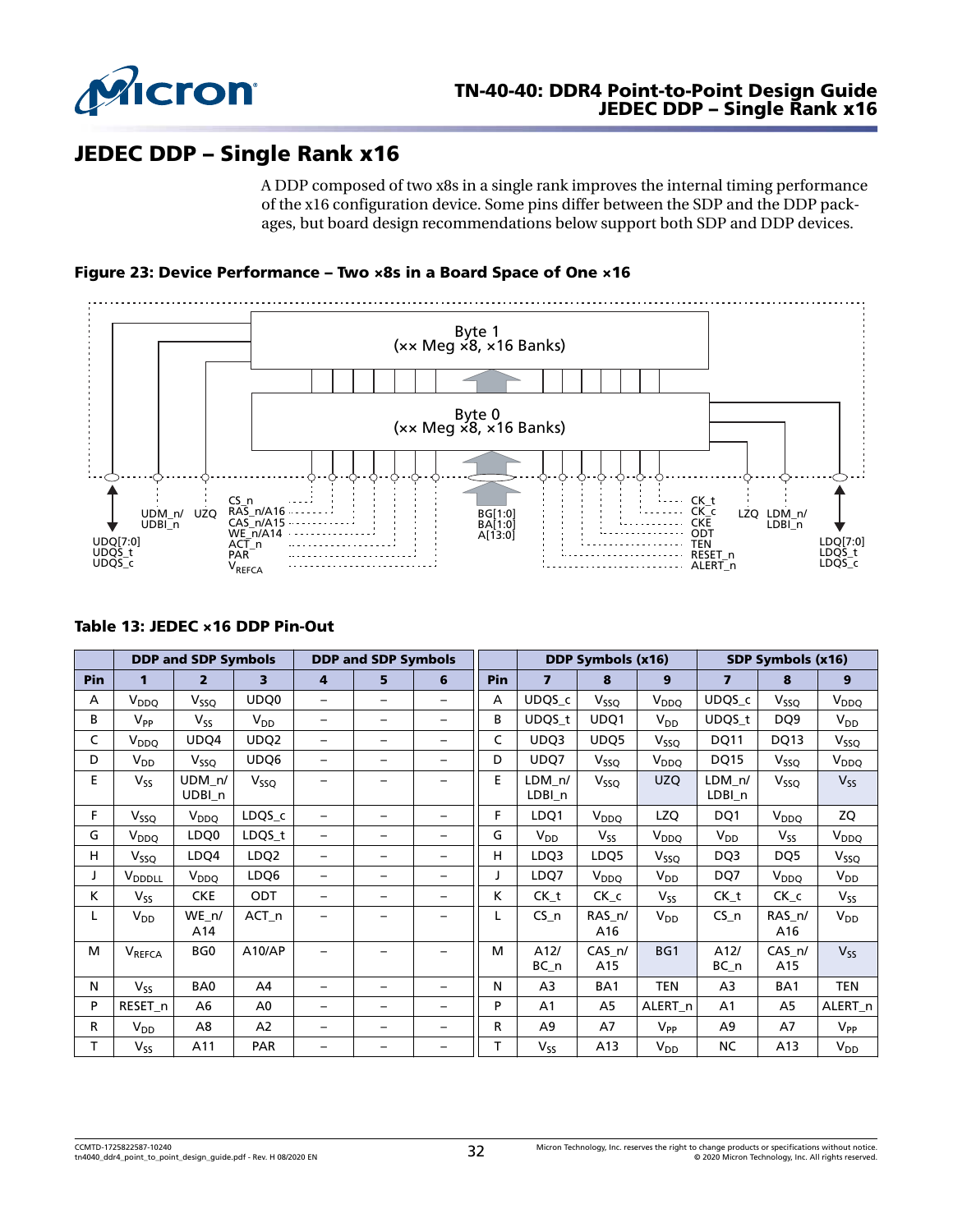

#### Figure 24: Optimum Layout – DDP ×16 and SDP ×16 Compatibility





#### Figure 25: Alternate One Layout – DDP ×16 and SDP ×16 Compatibility



Note: 1. Mitigates  $V_{SS}$  offset on M9 ball.